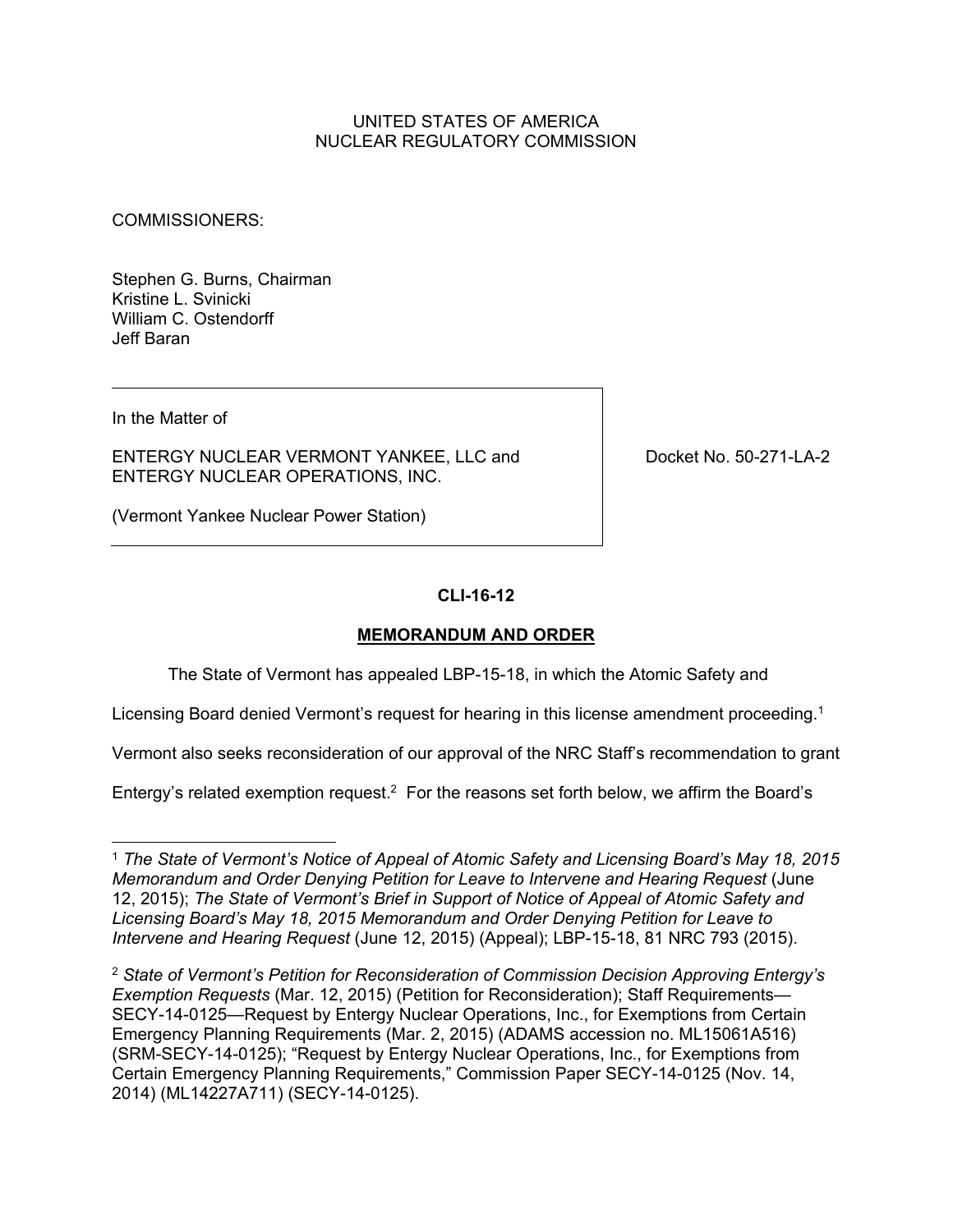denial of Vermont's hearing request. As a matter of discretion, we consider Vermont's petition for reconsideration, but uphold our decision on the exemption request.<sup>3</sup>

#### **I. BACKGROUND**

As one of a number of activities associated with decommissioning the Vermont Yankee Nuclear Power Station, Entergy seeks to amend its Site Emergency Plan and Emergency Action Level Scheme for Vermont Yankee to reflect the plant's permanently shutdown and defueled status. To that end, Entergy filed a request for exemptions from certain emergency planning requirements in 10 C.F.R.  $\S$  50.47(b), (c)(2) and 10 C.F.R. Part 50, Appendix E.<sup>4</sup> Shortly thereafter, Entergy filed a license amendment application that would implement the exemptions, if approved.5 The proposed "Permanently Defueled Emergency Plan" and "Permanently Defueled Emergency Action Level Scheme" would reduce the scope of offsite and onsite emergency planning and extend the time for the notification of state authorities of an emergency declaration or change in classification from fifteen minutes to one hour.6 Entergy requested that the Staff approve the license amendment with an effective date of April 15, 2016—a little more than fifteen months after shutdown—when Entergy expected the spent fuel stored in the spent fuel pool to have decayed to the extent that the requested exemptions, the revised Emergency Plan, and the revised Emergency Action Level Scheme may be implemented without any additional compensatory actions.7

<sup>6</sup> *Id.* at 2.

<sup>7</sup> *Id.*

-

<sup>3</sup> Vermont has asked us to consolidate our review of the appeal and its petition for reconsideration. Appeal at 17. We do so here at our discretion, in the interest of efficiency.

<sup>4</sup> Letter from Christopher J. Wamser, Entergy Nuclear Operations, Inc., to U.S. NRC Document Control Desk (Mar. 14, 2014) (ML14080A141) (Exemption Request).

<sup>5</sup> Letter from Christopher J. Wamser, Entergy Nuclear Operations, Inc., to U.S. NRC Document Control Desk (June 12, 2014) (ML14168A302) (License Amendment Application).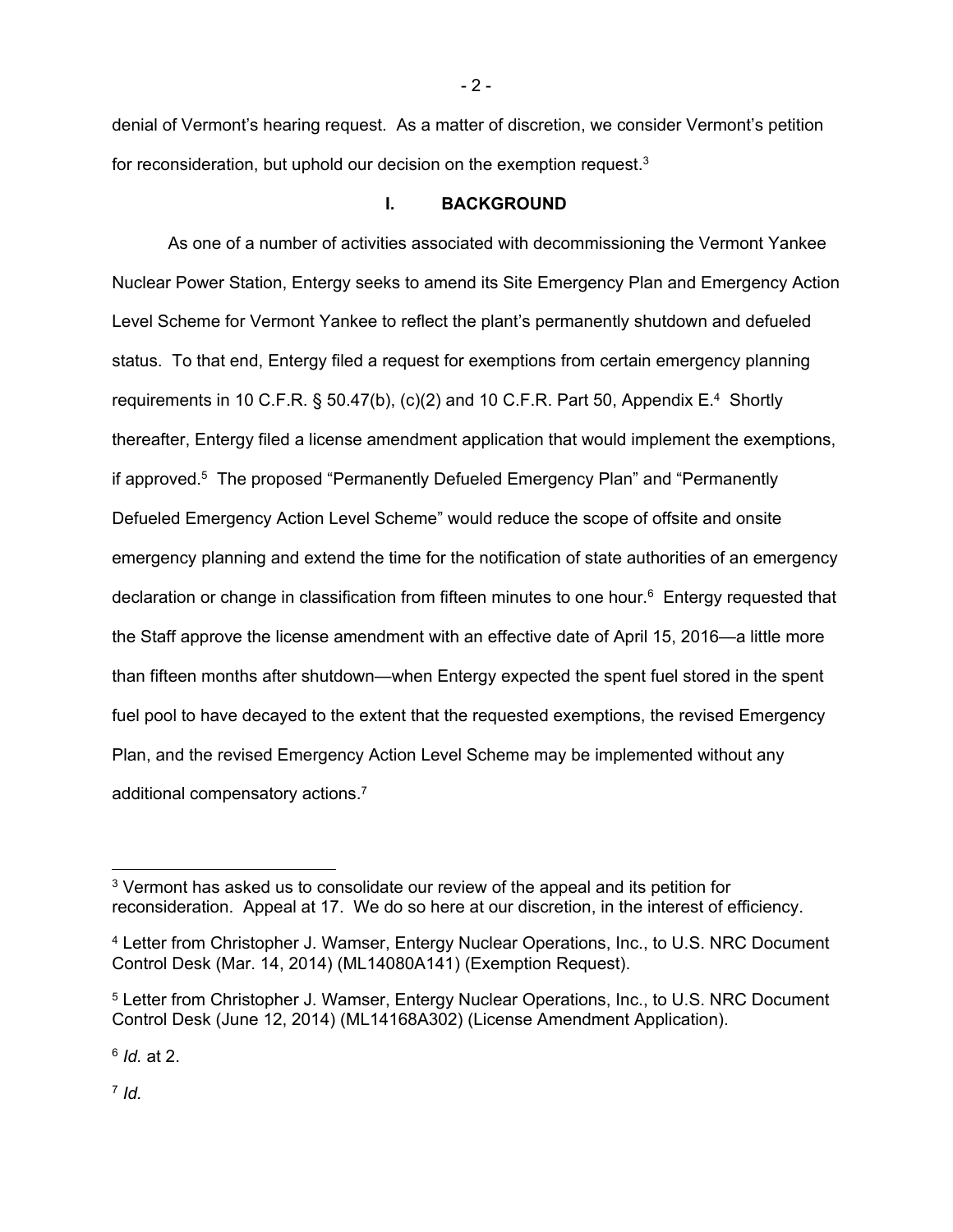The Staff published a notice of the license amendment application in the *Federal Register*, with an opportunity to provide comments and request a hearing.<sup>8</sup> Vermont did both, filing its comments and hearing request on February 9, 2015. $9$  As part of its hearing request, Vermont also challenged Entergy's proposed exemptions. It asserted that the exemption request and the license amendment application "are dependent on one another" and "cannot be reviewed separately."10 Specifically, in Contention 1, Vermont argued that "Entergy's license amendment request is not ready for review" because it is "predicated upon and assumes approval of an exemption request that has not been ruled upon by the Nuclear Regulatory Commission and/or Atomic Safety and Licensing Board."11 In Contention 2, Vermont argued that the license amendment application, along with the requested exemptions, "fails to account for all credible emergency scenarios, undermines the effectiveness of the site emergency plan

<sup>11</sup> *Id.* at 3.

-

<sup>&</sup>lt;sup>8</sup> Biweekly Notice; Applications and Amendments to Facility Operating Licenses and Combined Licenses Involving No Significant Hazards Considerations, 79 Fed. Reg. 73,106, 73,106-07, 73,109 (Dec. 9, 2014); Entergy Nuclear Operations, Inc.; Vermont Yankee Nuclear Power Station, 80 Fed. Reg. 4949 (Jan. 29, 2015) (reopening public comment period for submission of comments by February 9, 2015).

<sup>9</sup> *State of Vermont's Petition for Leave to Intervene, and Hearing Request* (Feb. 9, 2015) (Hearing Request); *Comments and Declarations of the Vermont Department of Public Service Regarding Vermont Yankee Permanently Defueled Emergency Plan and Emergency Action Level Scheme License Amendment Request BVY 14-033* (Feb. 9, 2015) (Vermont Department of Public Service Comments); *Comments and Declarations of the Vermont Division of Emergency Management and Homeland Security on BVY 14-033 Vermont Yankee Permanently Defueled Emergency Plan and Emergency Action Level Scheme* (Feb. 9, 2015) (Vermont Division of Emergency Management and Homeland Security Comments); *Comments and Declarations of the Vermont Department of Health on Entergy Vermont Yankee's License Amendment Request for the Emergency Planning Zone in Letter BVY 14-033 Dated June 12, 2014 and SECY-14-0125 Dated November 14, 2014* (Feb. 9, 2015) (Vermont Department of Health Comments). Vermont incorporated its comments by reference into its hearing request. Hearing Request at 5, 10.

<sup>10</sup> Hearing Request at 4.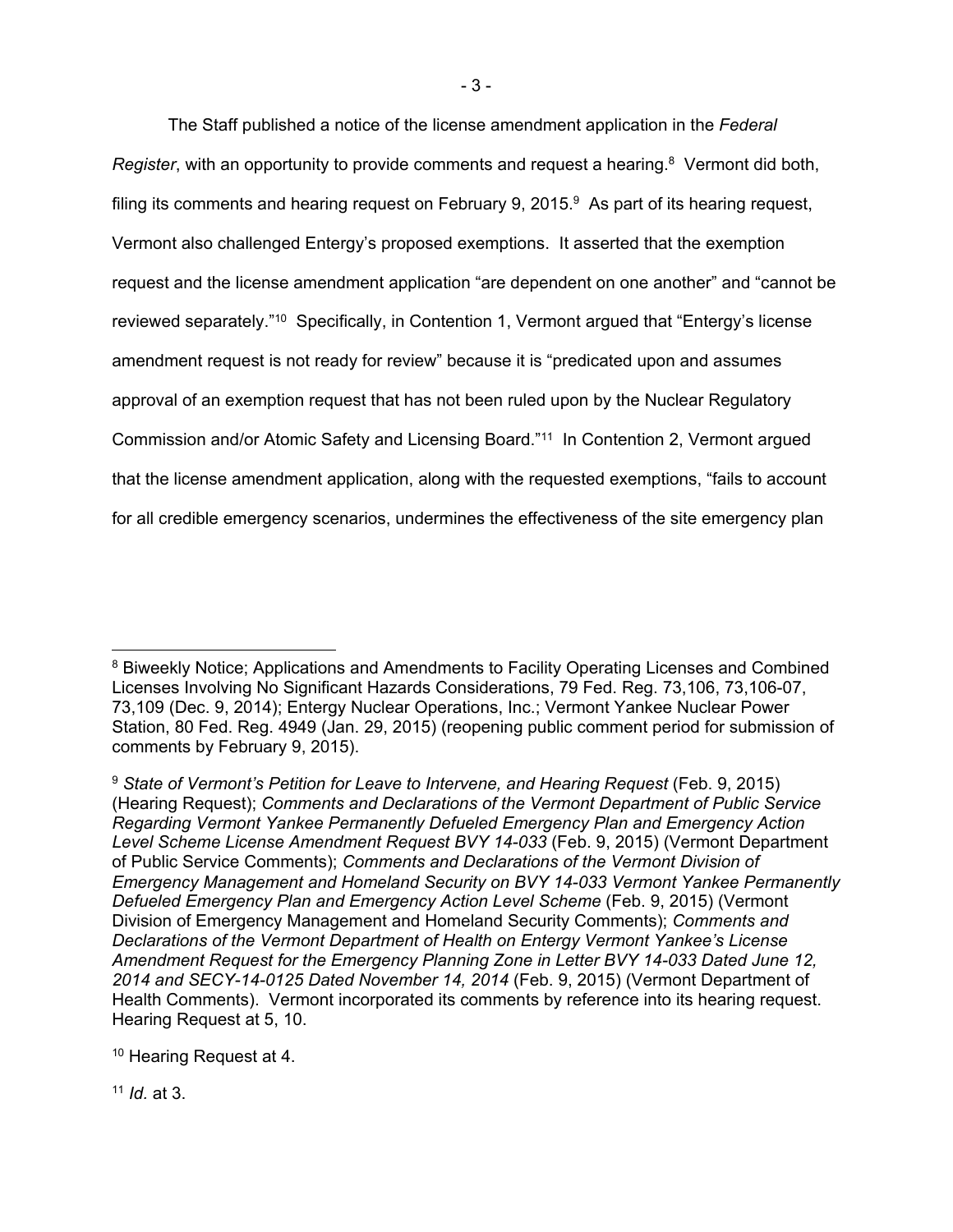and off-site emergency planning, and poses an increased risk to the health and safety of Vermont citizens in violation of NRC regulatory requirements."12

The Staff reviewed the license amendment application and the exemption request in parallel and sought our approval to grant the exemption request.<sup>13</sup> At that time, the Staff stated that it would wait for our response before the Staff issued a decision on the license amendment application.14 The Staff's review of the exemption request verified Entergy's supporting analyses and calculations and concluded that granting the exemptions "would provide: (1) an adequate basis for an acceptable state of emergency preparedness; and (2) in conjunction with arrangements made with offsite response agencies, reasonable assurance that adequate protective measures can and will be taken in the event of a radiological emergency at [Vermont Yankee]."<sup>15</sup> We approved the Staff's recommendation to grant the exemptions in March 2015.<sup>16</sup>

In April 2015, the Staff issued for public comment the draft Environmental Assessment and Finding of No Significant Impact for Entergy's exemption request; it issued the final

14 SECY-14-0125, at 7.

<sup>15</sup> *Id.*

<sup>-</sup><sup>12</sup> *Id.* at 6 (citing 10 C.F.R. § 50.54(q)(4) and 10 C.F.R. pt. 50, app. E).

<sup>&</sup>lt;sup>13</sup> SECY-14-0125, at 1. The Staff is required to request our approval "for any reduction in the effectiveness of a licensee's emergency plan that requires an exemption from the requirements of 10 CFR 50.47(b) and Appendix E to 10 CFR Part 50." Staff Requirements—SECY-08- 0024—Delegation of Commission Authority to Staff to Approve or Deny Emergency Plan Changes that Represent a Decrease in Effectiveness (May 19, 2008), at 1 (ML081400510). The Staff sought our approval after determining that with the requested exemptions, "the resulting set of [emergency planning] requirements could be viewed as a reduction in effectiveness when compared to the operating reactor emergency plan currently in effect at [Vermont Yankee]." SECY-14-0125, at 3.

<sup>16</sup> SRM-SECY-14-0125, at 1. Commissioner Baran disapproved in part the Staff's recommendation. Commission Voting Record, "SECY-14-0125—Request by Entergy Nuclear Operations, Inc., for Exemptions from Certain Emergency Planning Requirements" (Mar. 2, 2015), at 10 (unnumbered) (ML15062A135).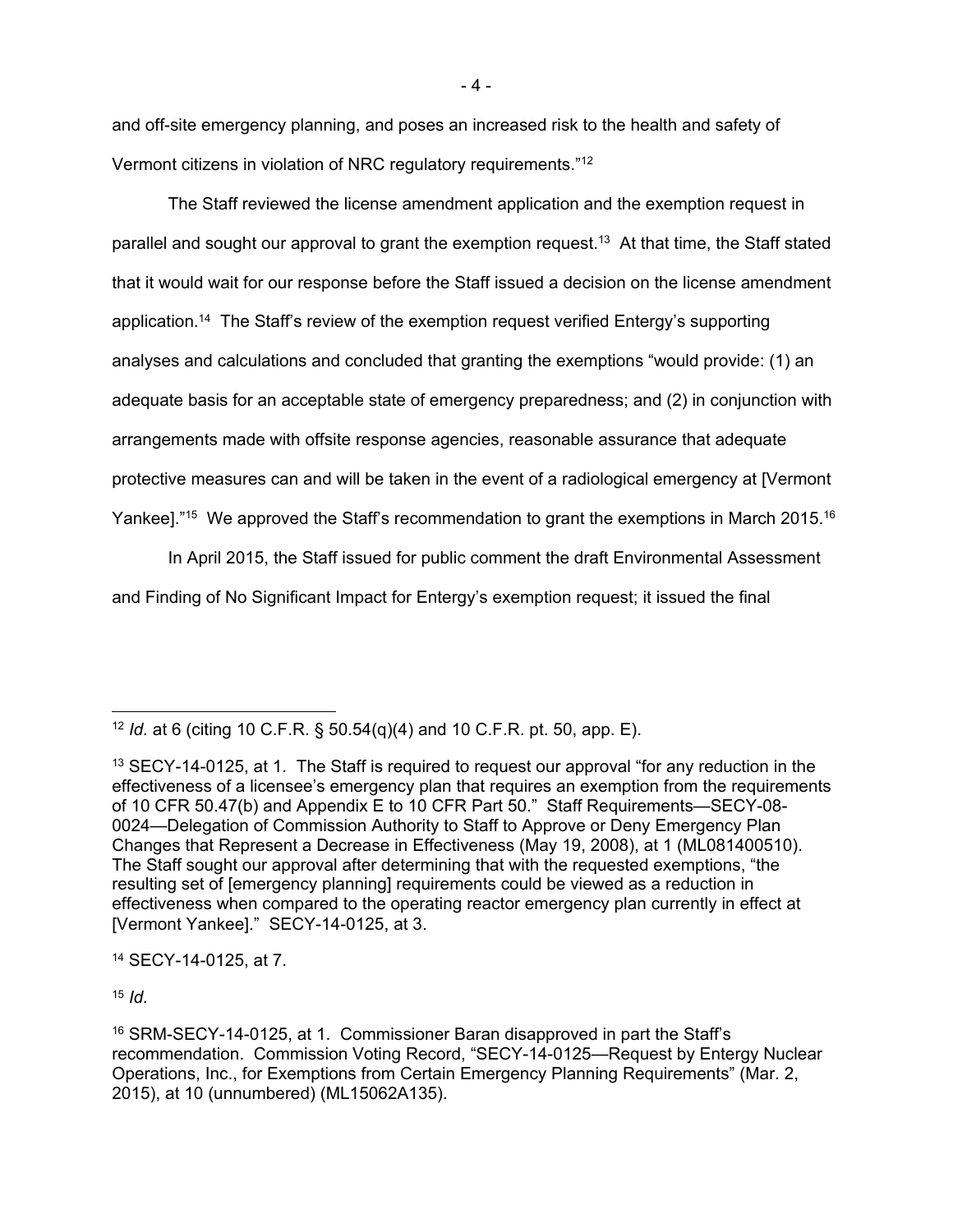Environmental Assessment and Finding of No Significant Impact on July 31, 2015.17 The Staff granted the exemption request on December 10, 2015, and approved the license amendment the next day.18

Entergy and the Staff filed answers to Vermont's hearing request after we approved the Staff's recommendation to grant Entergy's exemption request but before the Staff issued the exemptions.<sup>19</sup> Both Entergy and the Staff opposed Vermont's request for hearing.<sup>20</sup> They argued that the exemption request and license amendment application are separate licensing actions and that the exemption request may not be challenged in a license amendment proceeding.21 Entergy and the Staff asserted that Contention 2 is inadmissible because it challenges the underlying exemption request and thus raises issues outside the scope of the

<sup>17</sup> Entergy Nuclear Operations, Inc.; Vermont Yankee Nuclear Power Station, 80 Fed. Reg. 24,291 (Apr. 30, 2015) (Draft Environmental Assessment); Entergy Nuclear Operations, Inc.; Vermont Yankee Nuclear Power Station, 80 Fed. Reg. 47,960 (Aug. 10, 2015) (Final Environmental Assessment); *Commission Notification of Issuance of Final Environmental Assessment and Finding of No Significant Impact for Publication* (Aug. 4, 2015). For the license amendment application, the Staff relied on a categorical exclusion and thus did not prepare an environmental assessment or environmental impact statement. Letter from James Kim, NRC, to Vice President, Operations, Entergy Nuclear Operations, Inc. (Dec. 11, 2015), Enclosure 2, at 52 (ML15233A166) (Issuance of License Amendment).

<sup>18</sup> *Notice of Issuance of Exemption* (Dec. 10, 2015); Entergy Nuclear Operations, Inc.; Vermont Yankee Nuclear Power Station, 80 Fed. Reg. 78,776 (Dec. 17, 2015); Issuance of License Amendment at 1. The Staff notified us of the issuance of the exemptions. And although the Staff indicated that it expected to issue the license amendment sometime in December, a notification should have been made upon its actual issuance. *Commission Notification of Significant Licensing Action* (Dec. 2, 2015); *see USEC Inc.* (American Centrifuge Plant), CLI-06-10, 63 NRC 451, 470 (2006) (requiring parties to notify the presiding officer of "relevant new developments in a proceeding").

<sup>19</sup> *Entergy's Answer Opposing Petition for Leave to Intervene and Hearing Request* (Mar. 6, 2015) (Entergy Answer); *NRC Staff's Answer to State of Vermont's Petition for Leave to Intervene and Hearing Request* (Mar. 6, 2015) (Staff Answer).

<sup>20</sup> Entergy Answer at 1; Staff Answer at 1.

<sup>21</sup> Entergy Answer at 7, 15; Staff Answer at 22, 25, 29-30.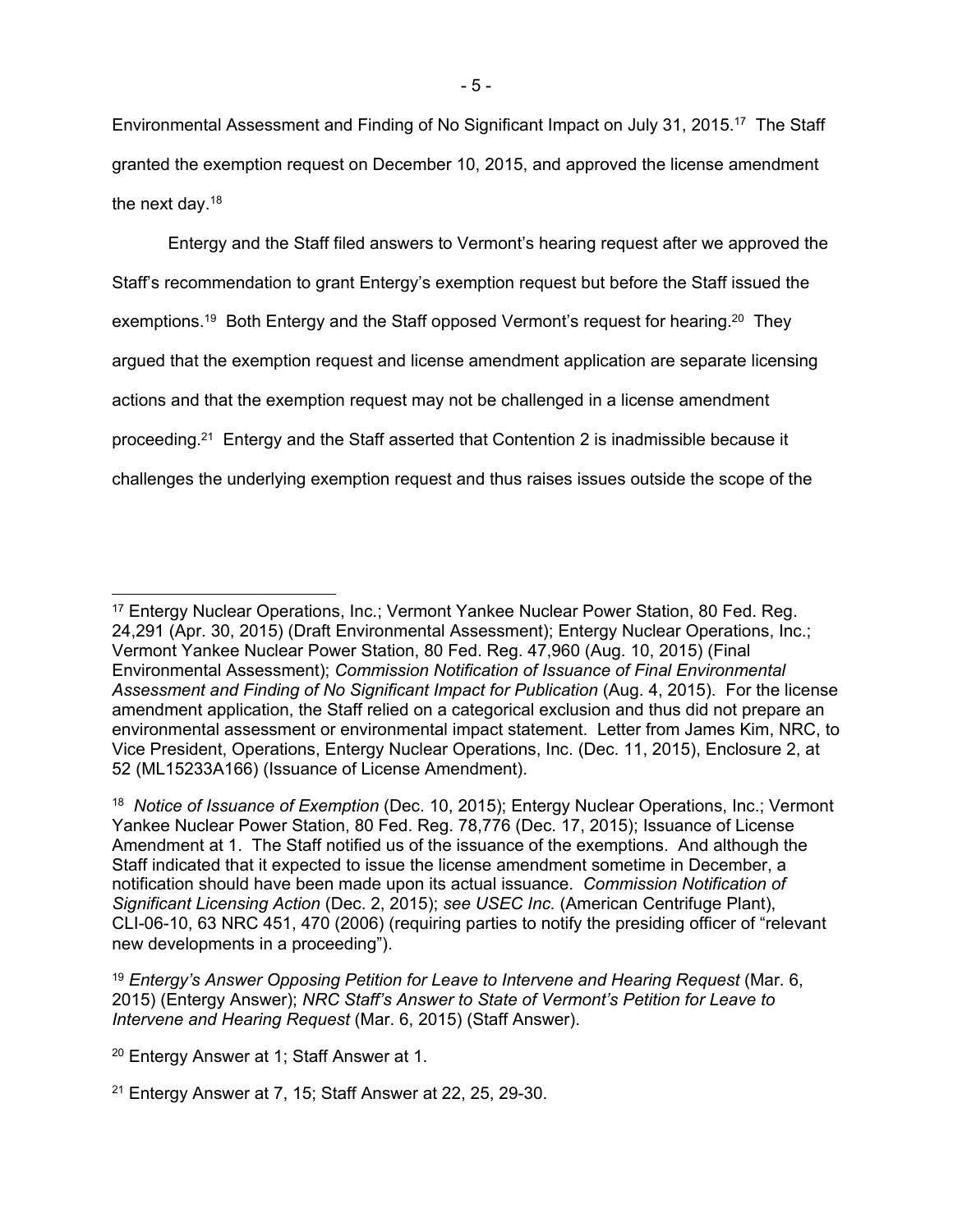license amendment proceeding.<sup>22</sup> Additionally, they argued that Contention 2 lacked sufficient support to demonstrate a genuine or material dispute with the license amendment application.<sup>23</sup>

And because we had, by that time, approved the Staff's recommendation to grant the exemption

request, Entergy and the Staff argued that Contention 1, which challenged the ripeness of the

license amendment application based on the pending status of the exemption request, was

moot.24

In LBP-15-18, the Board found Vermont's contentions inadmissible and denied the

request for hearing.25 Vermont filed the instant appeal. Separately, Vermont seeks

reconsideration of our approval of the Staff's recommendation to grant the exemption request.26

Vermont also filed a "notice of supplemental authority" based on the Staff's issuance of the draft Environmental Assessment and Finding of No Significant Impact, which Entergy and the Staff opposed to the extent Vermont sought another opportunity to argue the merits of its petition. *State of Vermont's Notice of Supplemental Authority* (May 4, 2015); *Entergy's Response to the State of Vermont's Notice of Supplemental Authority* (May 11, 2015), at 2; *NRC Staff's Answer to State of Vermont's Notice of Supplemental Authority* (May 11, 2015), at 1. The Board noted these additional filings, but did not otherwise refer to them in making its decision. *See* LBP-15-18, 81 NRC at 796 n.14.

25 LBP-15-18, 81 NRC at 801.

 22 Entergy Answer at 19-25; Staff Answer at 29-32.

<sup>23</sup> *See* Entergy Answer at 25-37; Staff Answer at 32-42.

<sup>24</sup> *See* Entergy Answer at 16-17; Staff Answer at 21-22. They also argued that Contention 1, because it invokes the exemption request, is outside the scope of the proceeding. *See* Entergy Answer at 17-18; Staff Answer at 22-25. Vermont filed a reply to Entergy's and the Staff's Answers. *The State of Vermont's Reply to NRC Staff and Entergy Answers to Petition for Leave to Intervene and Hearing Request* (Mar. 17, 2015). The Board held oral argument on the hearing request on April 8, 2015. *See* Tr. at 1-35.

<sup>&</sup>lt;sup>26</sup> Petition for Reconsideration at 1. Vermont sought a stay of the proceeding before the Board pending our decision on the reconsideration petition to avoid having to formulate a reply to the answers without knowing the outcome of our decision. Alternatively, Vermont sought an extension of time to file its reply. *State of Vermont's Motion to Stay the License Amendment Proceeding Pending Commission Reconsideration* (Mar. 12, 2015), at 2 (corrected Mar. 13, 2015 with certification of consultation under 10 C.F.R. § 2.323). The Board denied the stay request, but granted a short extension of the reply deadline. Licensing Board Order (Denying Motion to Stay the Proceeding and Extending Deadline for Reply (Mar. 16, 2015), at 2 (unpublished) (finding no action that could have been stayed and that, in any event, Vermont did not explain how its motion satisfied the stay factors); *see also* Licensing Board Order (Denying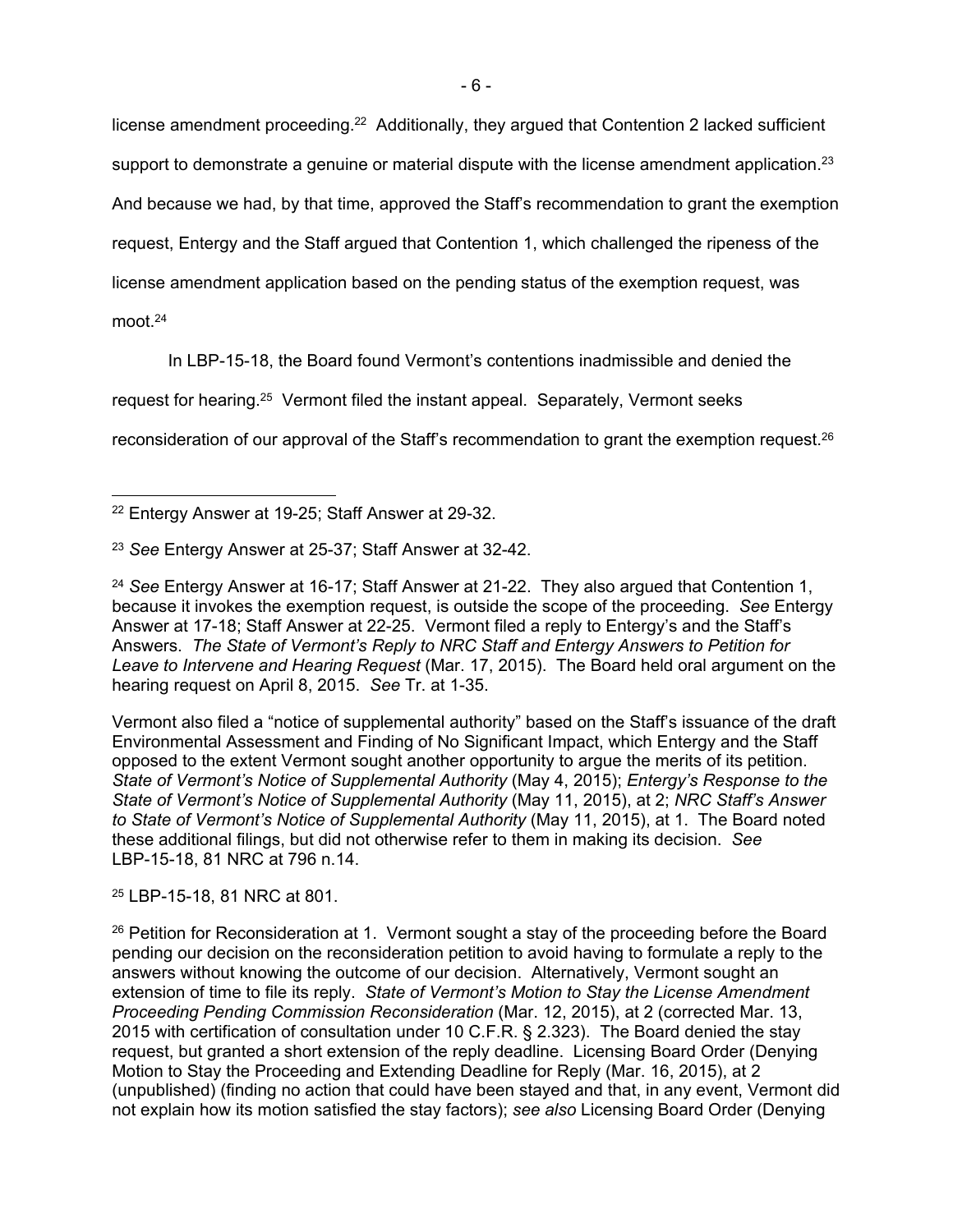Entergy and the Staff oppose both the appeal and the petition for reconsideration.27 We address each in turn.

## **II. DISCUSSION**

## **A. Vermont's Appeal of LBP-15-18**

Vermont's appeal of LBP-15-18 qualifies as an appeal as of right under 10 C.F.R.

§ 2.311(c). We will uphold a licensing board's ruling on standing and contention admissibility unless we find that the board erred as a matter of law or abused its discretion.<sup>28</sup>

As the Board recognized, section 189a. of the Atomic Energy Act of 1954, as amended, provides an opportunity for interested members of the public to request a hearing on a license amendment application.29 Exemption requests, however, are not among the listed actions that are subject to a hearing under the Atomic Energy Act, and we have interpreted their absence from section 189a. as intentional.30 We determined that Congress expressly "limited the

29 LBP-15-18, 81 NRC at 796-97.

 $\overline{a}$ 

Motion to Stay the Proceeding) (Mar. 13, 2015) (unpublished) (denying stay request for failure to include certification of consultation).

<sup>27</sup> *See Entergy's Answer Opposing the State of Vermont's Appeal of the Atomic Safety and Licensing Board's May 18, 2015 Memorandum and Order Denying Petition for Leave to Intervene and Hearing Request* (July 7, 2015) (Entergy Brief on Appeal); *NRC Staff's Brief in Opposition to the State of Vermont's Appeal of LBP-15-18* (July 7, 2015) (Staff Brief on Appeal); *Entergy's Answer Opposing State of Vermont's Petition for Reconsideration of Commission Decision Approving Entergy's Exemption Requests* (Mar. 23, 2015); *NRC Staff Answer to Vermont Petition for Reconsideration of the Commission Decision Approving Entergy's Exemption Requests* (Mar. 23, 2015), at 1.

<sup>28</sup> *See, e.g.*, *NextEra Energy Seabrook, LLC* (Seabrook Station, Unit 1), CLI-12-5, 75 NRC 301, 307 (2012). Although Vermont's standing is not before us on appeal, we observe that Vermont has standing to request a hearing because the facility is located within the state's boundaries. 10 C.F.R. § 2.309(h)(2).

<sup>30</sup> *See e.g.*, *Commonwealth Edison Co.* (Zion Nuclear Power Station, Units 1 and 2), CLI-00-5, 51 NRC 90, 94-96 (2000).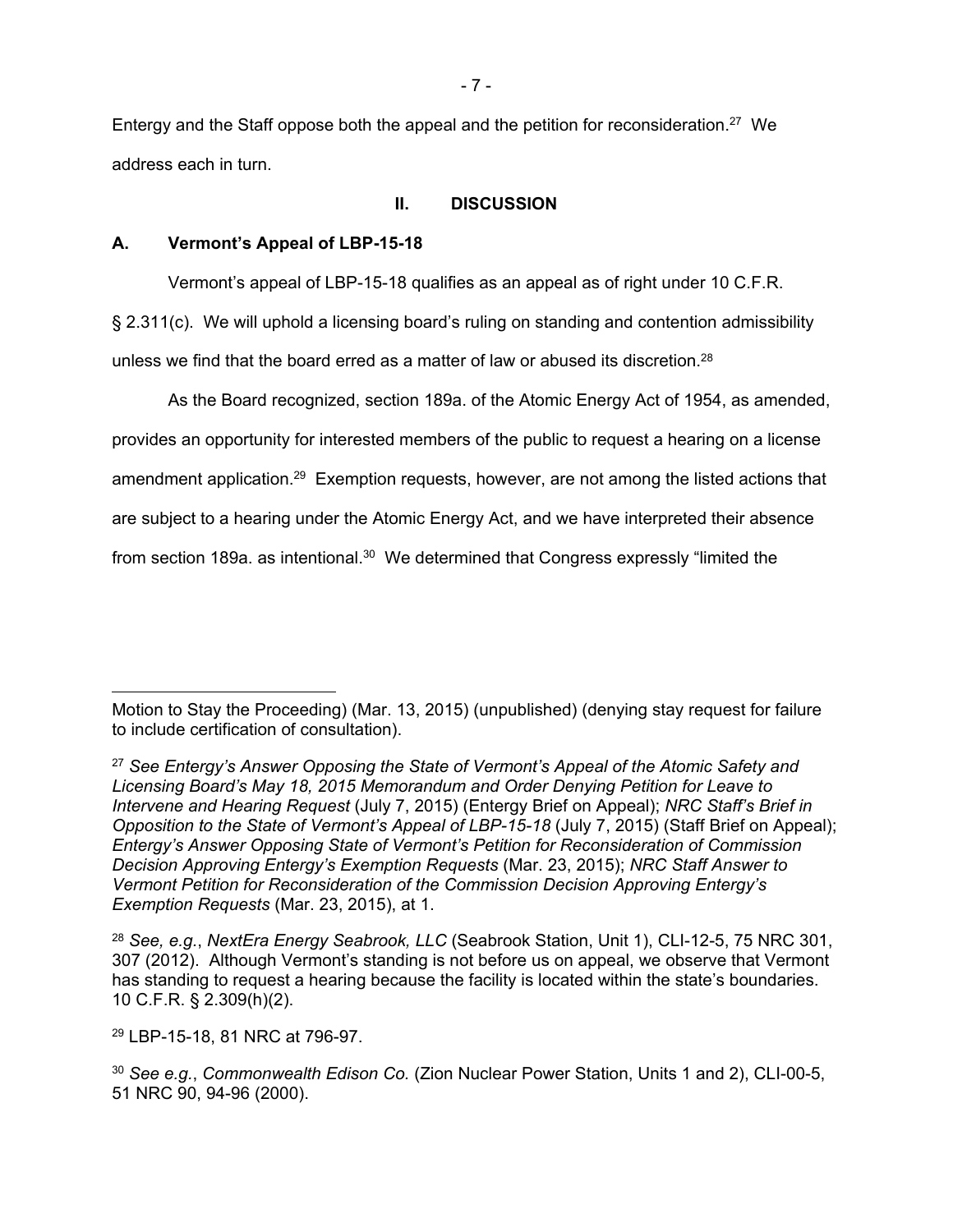opportunity for a hearing to certain designated agency actions . . . that do not include exemptions."31

Nevertheless, we have found that a hearing opportunity is warranted when an exemption request "raises material questions directly connected to an agency licensing action" for which the Act expressly provides a hearing right, as it does for the granting, suspending, revoking, or amending of a license.<sup>32</sup> In *Private Fuel Storage*, we held that a petitioner in the then-ongoing proceeding on the application for an independent spent fuel storage installation (ISFSI) could raise a contention in the licensing proceeding that challenged matters within the scope of the applicant's request for an exemption from a regulation that otherwise would have applied to the licensing of the ISFSI.<sup>33</sup> We also found that "[b]ecause resolution of the exemption request directly affects the licensability of the proposed ISFSI, the exemption raises material questions directly connected to an agency licensing action, and thus comes within the hearing rights of interested parties."34 "To hold otherwise," we explained, "would exclude critical safety questions from licensing hearings merely on the basis of an 'exemption' label."35

<sup>34</sup> *Id.* at 467.

<sup>35</sup> *Id.*

<sup>31</sup> *Id*. at 96 (emphasis omitted).

<sup>32</sup> *Private Fuel Storage, L.L.C.* (Independent Spent Fuel Storage Installation), CLI-01-12, 53 NRC 459, 467 (2001); *see also Honeywell International, Inc.* (Metropolis Works Uranium Conversion Facility), CLI-13-1, 77 NRC 1, 10 (2013) (stating that "[a]n exemption standing alone does not give rise to an opportunity for hearing[,] . . . . [b]ut when a licensee requests an exemption in a related license amendment application, we consider the hearing rights on the amendment application to encompass the exemption request as well"); *Zion*, CLI-00-5, 51 NRC at 96 (acknowledging that an exemption, "regardless of its label," could "constitute[] an action for which a hearing is required, i.e.,  $\dots$  [that it] is in effect" an action covered by hearing rights under the Atomic Energy Act); *United States Department of Energy* (Clinch River Breeder Reactor Plant), CLI-82-23, 16 NRC 412, 421 (1982) (recognizing a "statutory right to a hearing on the granting of an exemption" where the grant is "part of a proceeding for the granting, suspending, revoking, or amending of any license or construction permit under the Atomic Energy Act").

<sup>33</sup> *Private Fuel Storage*, CLI-01-12, 53 NRC at 461, 467.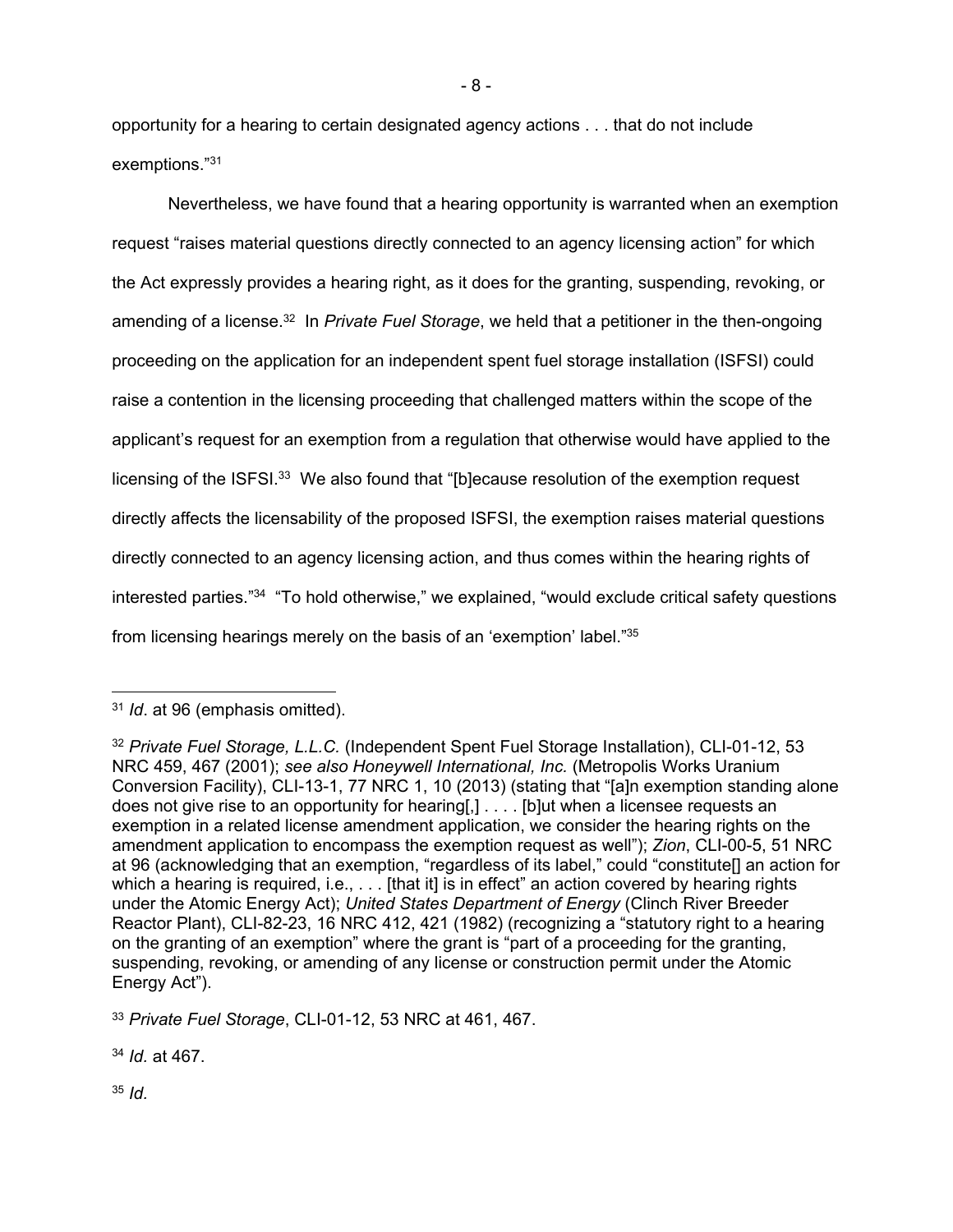Here, the Board found that to reach its decision on Vermont's hearing request, it "need not test the boundaries of the . . . *Private Fuel Storage* decision."36 The Board instead relied on the fact that we had already approved the Staff's recommendation to grant Entergy's requested exemptions, and it declined to open an adjudicatory proceeding to explore the propriety of our decision.37 The Board noted that Vermont already had filed a separate petition for reconsideration to challenge our decision on the exemption.<sup>38</sup> Given our action on the exemption request, the Board determined that it was limited to the question whether "Vermont ha[d] asserted admissible contentions concerning whether Entergy's [license amendment application] is consistent with . . . [the] regulations *as exempted*."39 The Board went on to dismiss both contentions. The Board found Contention 1 mooted by our approval of the Staff's recommendation to grant the exemption request, and the Board found Contention 2 inadmissible for failure to raise a genuine dispute with the license amendment application's compliance with the exempted regulations.40

On appeal, Vermont asserts that the Board should have considered "all possible outcomes" of a Commission decision on Vermont's pending petition for reconsideration or should have awaited that decision before finding Contention 1 moot.41 Vermont characterizes the Board's summary dismissal of the contention as "arbitrary," and "premature," and hypothesized that we might reverse our direction to the Staff regarding the exemption request or

 $\overline{a}$ 

<sup>40</sup> *Id.* at 798-801.

41 Appeal at 8.

- 9 -

<sup>36</sup> LBP-15-18, 81 NRC at 797.

<sup>37</sup> *Id.*

<sup>38</sup> *Id.*

<sup>&</sup>lt;sup>39</sup> *Id.* at 798. The Board left open the possibility that, in ruling on Vermont's petition for reconsideration, we might clarify any exemption-related issues that might be appropriate for adjudication. *Id.* at 798 n.26.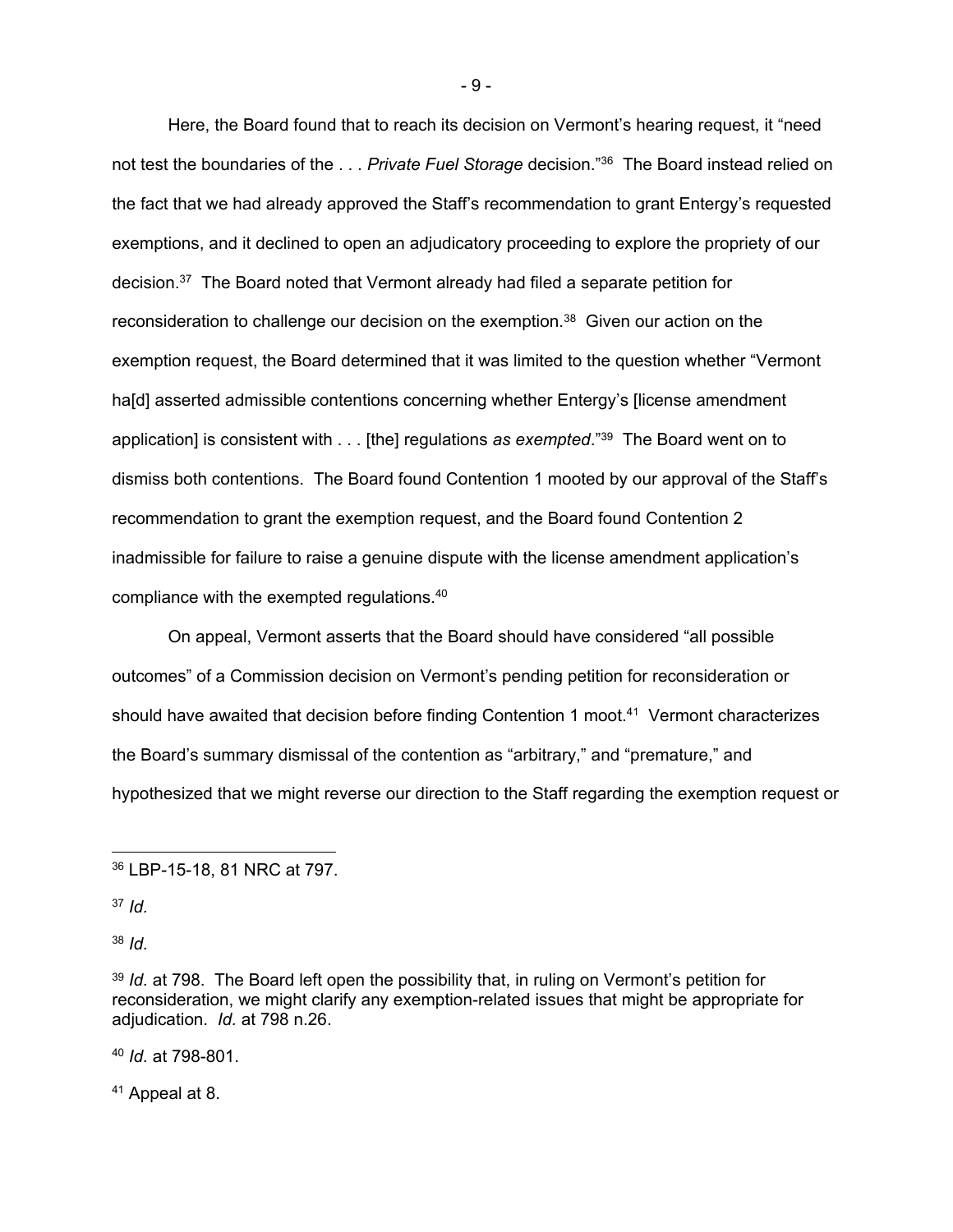that the Staff itself might deny the request after completing its review.<sup>42</sup> With regard to Contention 2, Vermont asserts that the Board applied too high a standard for the "genuine dispute" prong of our contention admissibility rule.43 Vermont argues that, contrary to the Board's ruling, its hearing request and the attached declarations from its experts identified omissions in Entergy's license amendment application and provided adequate support for a contention of omission.44 Finally, Vermont argues that the Board's errors are compounded by the Board's decision not to apply *Private Fuel Storage* to allow a hearing on the exemption request together with the license amendment application.<sup>45</sup> Because it is dispositive of the question whether Vermont's contentions raise issues that are within the scope of this proceeding, we begin with an analysis of *Private Fuel Storage*.

As Entergy and the Staff would have it, our *Private Fuel Storage* decision is distinguishable from the circumstances presented here based on the timing of Entergy's exemption request.46 Because, they assert, the exemption request preceded the license amendment application, it was not filed as part of an ongoing licensing action for which a hearing right attached, as was the case in *Private Fuel Storage*. 47 Entergy and the Staff also argue that the nature of the proceedings was different, with *Private Fuel Storage* involving an initial license application, and this case involving an already-licensed facility.<sup>48</sup> The Staff adds that in *Private Fuel Storage*, the issue whether to litigate the exemption request was squarely

<sup>42</sup> *Id.* at 6, 8-9.

<sup>43</sup> *See id.* at 15-16.

<sup>44</sup> *See id.* at 15-17.

<sup>45</sup> *Id.* at 6, 9-12.

<sup>46</sup> Entergy Brief on Appeal at 14-15; Staff Brief on Appeal at 17.

<sup>47</sup> Entergy Brief on Appeal at 14-15; Staff Brief on Appeal at 17.

<sup>&</sup>lt;sup>48</sup> Entergy Brief on Appeal at 15; Staff Brief on Appeal at 17.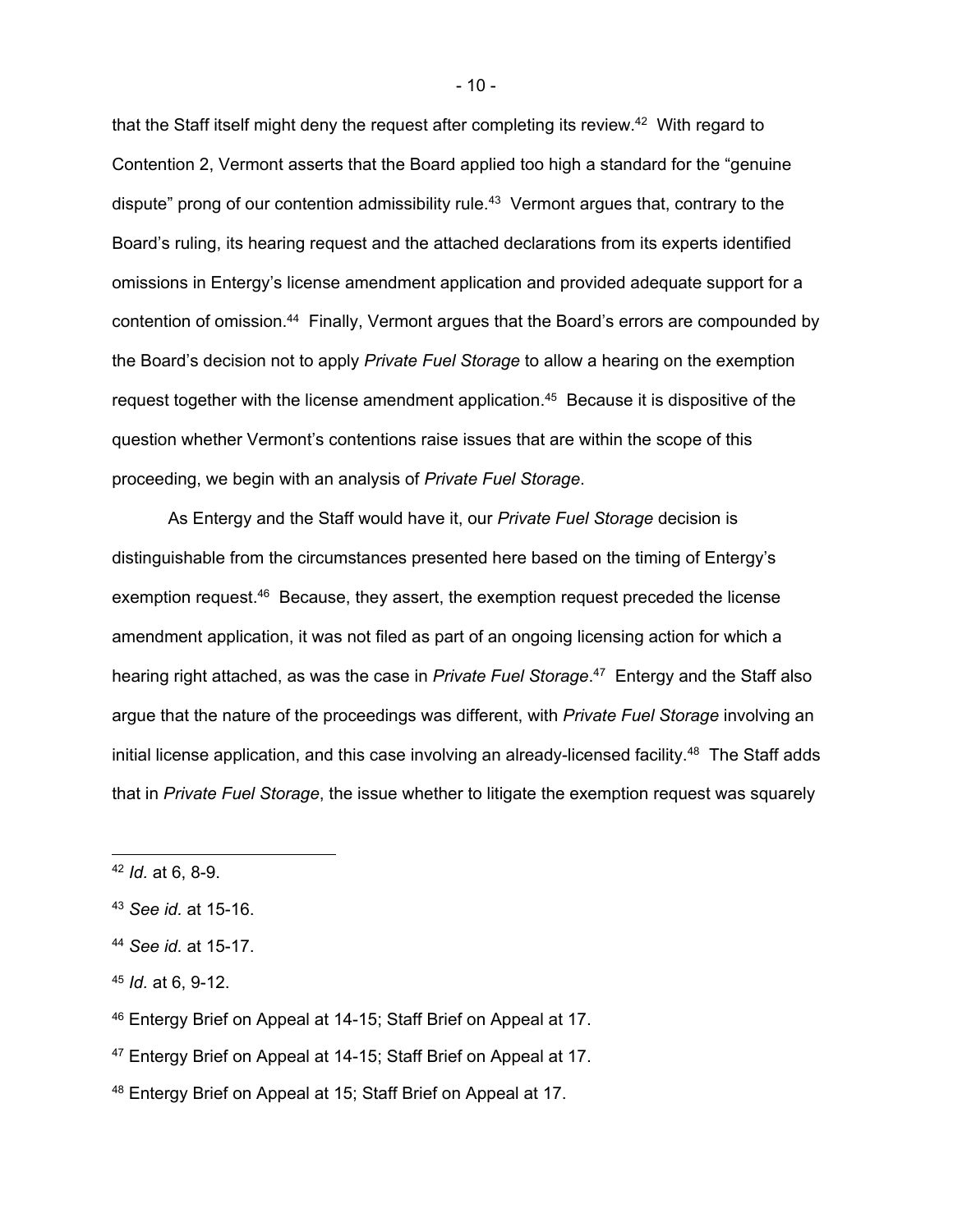before the Board, whereas in this proceeding our action on the exemption request removed that question from the Board's jurisdiction.<sup>49</sup> The Staff also points out that the two-part exemption request/license amendment application process used here to reduce the emergency planning requirements at Vermont Yankee has been used previously for other permanently shutdown and defueled facilities.<sup>50</sup> We find these arguments unavailing.

In its attempt to distinguish this case, the Staff minimizes the importance of the exemption request to the license amendment application, stating that "the license amendment merely reflects or implements the requested exemptions."<sup>51</sup> But this link between the license amendment application and the exemption request is precisely the reason that we find the two actions sufficiently related to warrant a hearing opportunity for both. Vermont, quoting from our decision in *Private Fuel Storage*, gets to the heart of the matter—"[b]ecause 'the exemption is necessary for the applicant to . . . amend its license,' it 'trigger[s] the right to a hearing under the [Atomic Energy Act].'"52

We find that Entergy's license amendment application and exemption request are essentially two necessary parts of the action to change Vermont Yankee's emergency planning requirements, and therefore matters related to the exemption request may be challenged as part of this license amendment proceeding. The emergency planning requirements themselves illustrate how the two licensing actions are intertwined. The types of changes that Entergy proposes to make to its Site Emergency Plan and Emergency Action Level Scheme require preapproval from the NRC in the form of a license amendment.<sup>53</sup> And because section 50.54(q)(4)

<sup>51</sup> *Id.* at 16.

52 Appeal at 11 (quoting *Private Fuel Storage*, CLI-01-12, 53 NRC at 470).

<sup>53</sup> *See* 10 C.F.R. § 50.54(q)(4) ("The changes to a licensee's emergency plan that reduce the effectiveness of the plan . . . may not be implemented without prior approval by the NRC. A

<sup>49</sup> Staff Brief on Appeal at 17.

<sup>50</sup> *Id.* at 17-18.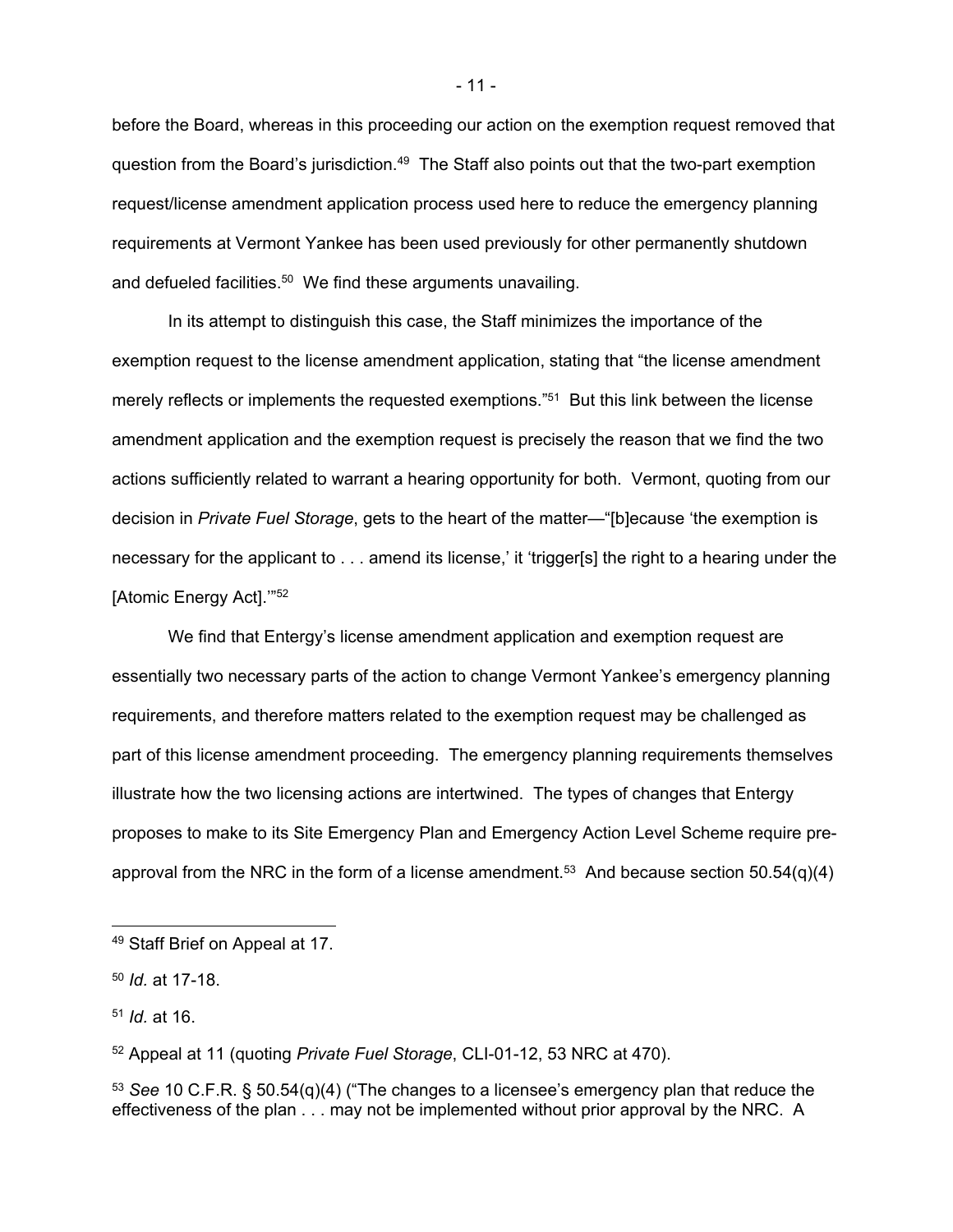requires that any application to amend an emergency plan include a certification that the plan, as amended, will continue to meet the requirements of 10 C.F.R. § 50.47(b) and 10 C.F.R. Part 50, Appendix E—the regulations that contain the emergency planning standards that Entergy seeks to eliminate from its license—exemptions from these requirements also are necessary before Entergy may proceed with its license amendment application.<sup>54</sup>

In other words, if the NRC were to reject Entergy's request for exemptions from section

50.47(b) and Appendix E, Entergy would not be able to certify that its revised plan and

Emergency Action Level Scheme meet the standards in those regulations to amend its license.

A license amendment application alone, based on the language and structure of the regulations

as presently written,<sup>55</sup> would not be sufficient to accomplish Entergy's goal of reducing the

scope of its emergency plan, and Entergy acknowledges as much in both its exemption request

and its license amendment application.<sup>56</sup>

-

licensee desiring to make such a change . . . shall submit an application for an amendment to its license.").

<sup>54</sup> *See id.* (stating that the license amendment application must include "the basis for concluding that the licensee's emergency plan, as revised, will continue to meet the requirements in appendix E to this part and, for nuclear power reactor licensees, the planning standards of  $§ 50.47(b)$ ").

<sup>55</sup> Our current emergency planning regulations do not expressly address the circumstances faced by plants in the process of decommissioning. When we approved the Staff's recommendation to grant emergency planning exemptions for the Crystal River Nuclear Plant, we also directed the Staff to proceed with a rulemaking, with a completion date of early 2019, to address emergency planning and preparedness for plants that are or will be undergoing decommissioning. Staff Requirements—SECY-14-0118—Request by Duke Energy Florida, Inc., for Exemptions from Certain Emergency Planning Requirements (Dec. 30, 2014), at 1 (ML14364A111). We acknowledged that exemptions and license amendments would be addressed in the interim. *Id.* at 1. The Staff has published an Advance Notice of Proposed Rulemaking to obtain input from the public as the Staff prepares the regulatory basis for such a rule. Regulatory Improvements for Decommissioning Power Reactors, 80 Fed. Reg. 72,358 (Nov. 19, 2015) (Advance Notice of Proposed Rulemaking); Regulatory Improvements for Decommissioning Power Reactors, 80 Fed. Reg. 80,709 (Dec. 28, 2015) (extending the comment period until March 18, 2016).

<sup>56</sup> *See* Exemption Request at 2 (notifying the Staff of Entergy's plans to submit for NRC review and approval a Permanently Defueled Emergency Plan and Permanently Defueled Emergency Action Level Scheme "based on the exemptions requested herein"); License Amendment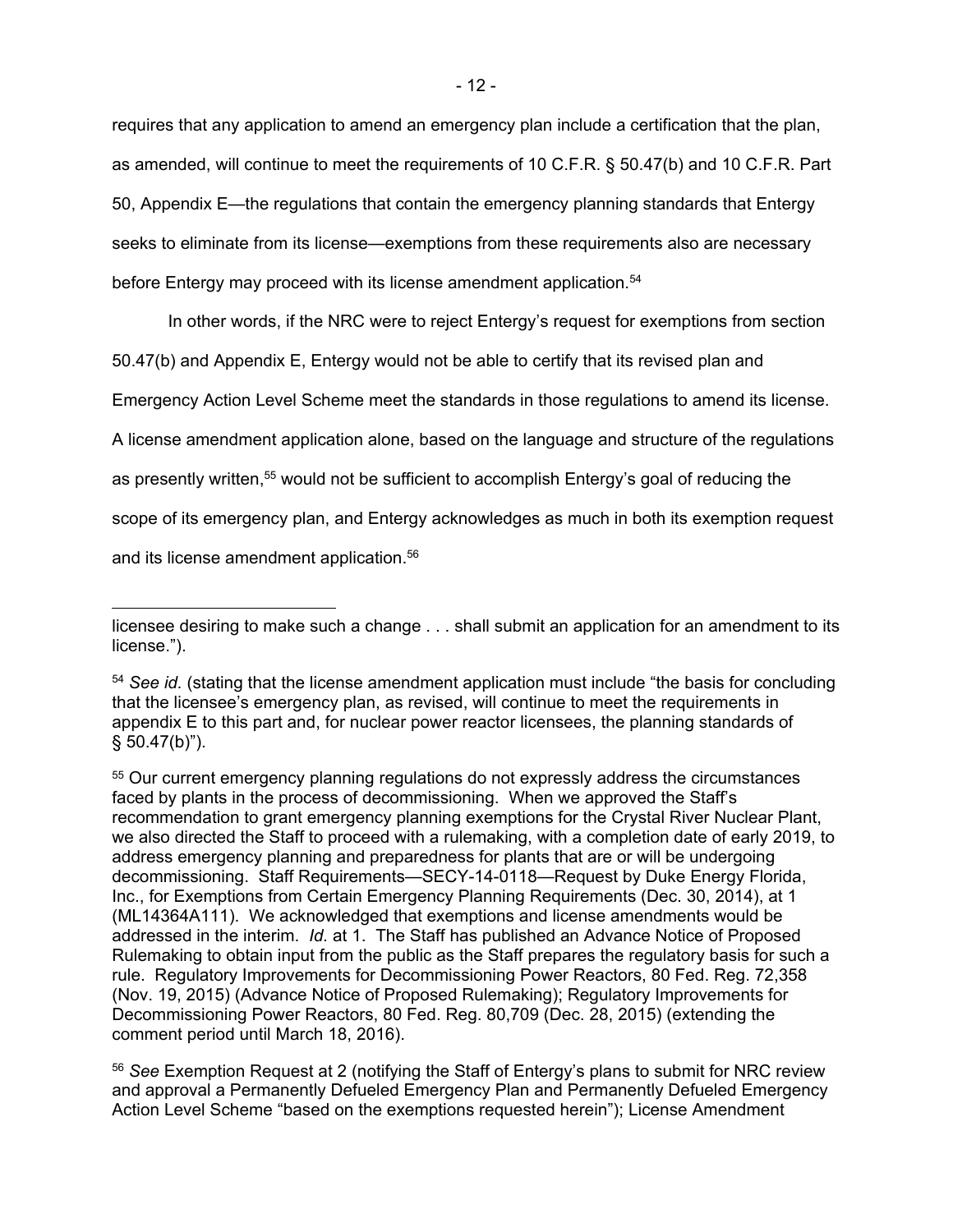Entergy and the Staff asserted that this case is more analogous to the facts in *Zion*, where we denied a hearing request that challenged a request for exemptions from certain physical security requirements in 10 C.F.R. § 73.55.57 Zion Station also had been permanently shutdown and defueled, and the licensee, Commonwealth Edison, had begun to prepare for decommissioning.58 Commonwealth Edison sought the exemptions in order to submit a defueled physical security plan.<sup>59</sup> But Commonwealth Edison did not request a license amendment, $60$  and so the issues addressed in the exemption request were not tied to a license amendment request or other action that required a hearing opportunity under the Atomic Energy Act. $61$ 

Here, in contrast, we have before us Entergy's exemption request and license amendment application, and a regulation (section 50.54(q)(4)) that requires both submittals for Entergy to make the desired changes to its Site Emergency Plan and Emergency Action Level Scheme. Moreover, the analyses that Entergy provided in support of its exemption request also support Entergy's license amendment application.<sup>62</sup> The two licensing actions overlap, to the point that they are, in essence, two parts of the same action. They are inextricably intertwined. To be sure, we make this determination based on the case presented here—not every

<sup>58</sup> *Zion*, CLI-00-5, 51 NRC at 92-93.

<sup>59</sup> *Id.* at 93.

-

<sup>60</sup> *See id.*

<sup>61</sup> *Id.* at 96.

<sup>62</sup> See License Amendment Application at 2 (citing the exemption request analysis to support the timing of the requested license amendment).

Application at 2 (explaining that the proposed Permanently Defueled Emergency Plan and Permanently Defueled Emergency Action Level Scheme "are predicated on approval of [previously submitted] requests for exemptions from portions of 10 CFR 50.47(b), 10 CFR 50.47(c)(2) and 10 CFR Part 50, Appendix E").

<sup>57</sup> Entergy Answer at 20-21; Staff Answer at 25.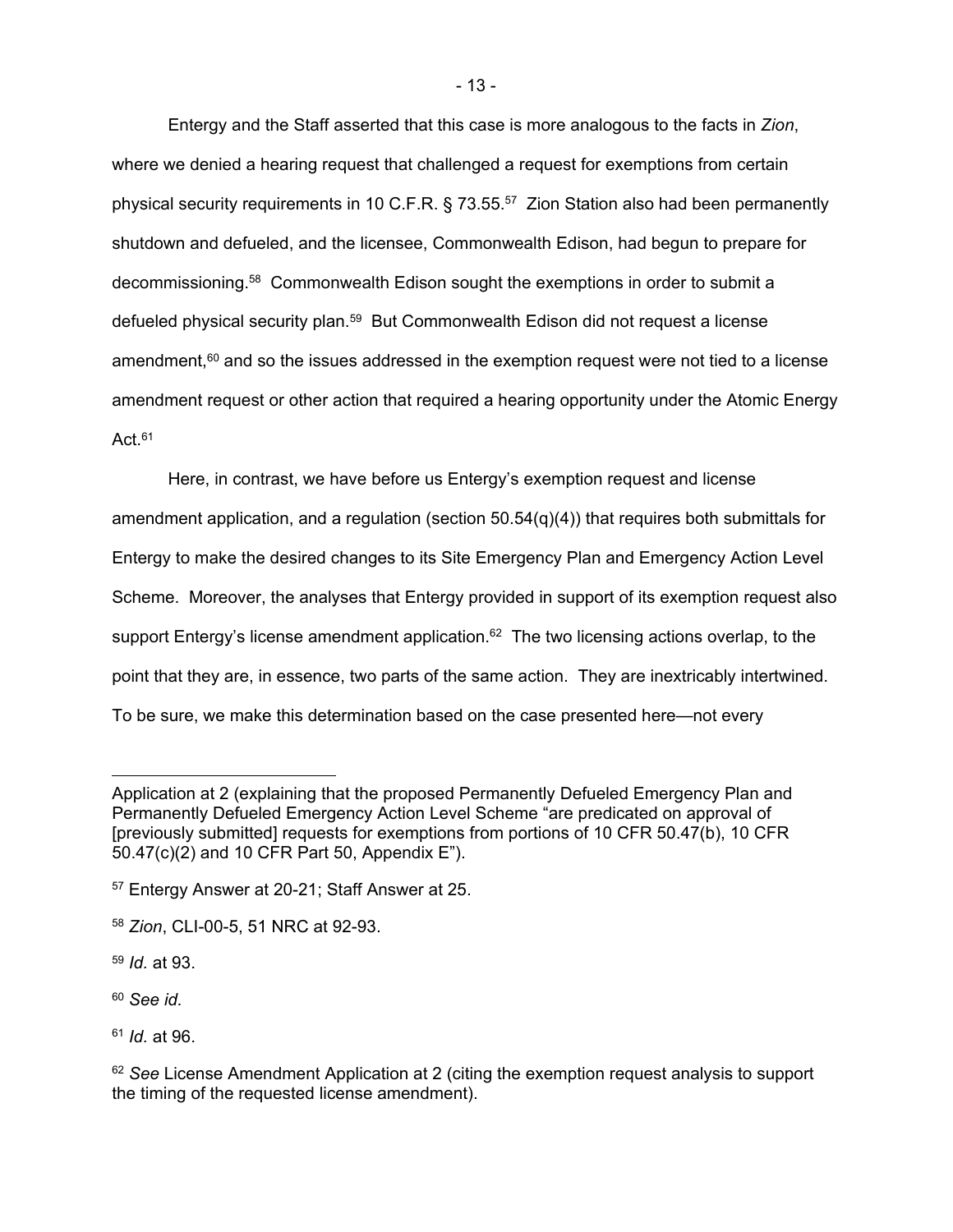exemption request that is in some way related to a license amendment application will therefore be subject to challenge in an adjudication. Such a determination is entirely dependent upon the facts and circumstances of each case.63

Even though we have granted other exemptions and accompanying license amendments to reduce the scope of emergency planning for other plants in the process of decommissioning, until this case we have not had occasion to pass upon the scope of an associated hearing opportunity under section 189a. of the Atomic Energy Act. And although Vermont asserts that the Board erred in not addressing this issue, under these circumstances, we do not fault the Board for not applying our *Private Fuel Storage* decision or addressing the connection between the exemption request and the license amendment application.

Because Vermont's contentions are not outside the scope of the proceeding, it is necessary to review Vermont's contentions under the remaining contention admissibility factors. In addition to demonstrating that the issue raised is within the scope of the proceeding, for a contention to be admitted a petitioner must meet the following criteria:

- (1) provide a specific statement of the issue of law or fact to be raised or controverted;
- (2) provide a brief explanation of the basis for the contention;

 $\overline{a}$ 

- (3) demonstrate that the issue raised in the contention is material to the findings the NRC must make to support the action that is involved in the proceeding;
- (4) provide a concise statement of the alleged facts or expert opinions that support the petitioner's position on the issue and on which the petitioner intends to rely at hearing, together with references to the specific sources and documents on which the petitioner intends to rely to support its position on the issue; and
- (5) provide sufficient information to show that a genuine dispute exists with the applicant/licensee on a material issue of law or fact, with references to specific portions of the application (including the applicant's environmental report and

 $63$  For example, although we find unavailing here Entergy's and the Staff's arguments regarding the three-month difference between the exemption request and license amendment application as support for their position that the two actions are separate, the timing of an exemption request relative to an action for which a hearing opportunity would be required under the Atomic Energy Act is one of many factors that would be considered.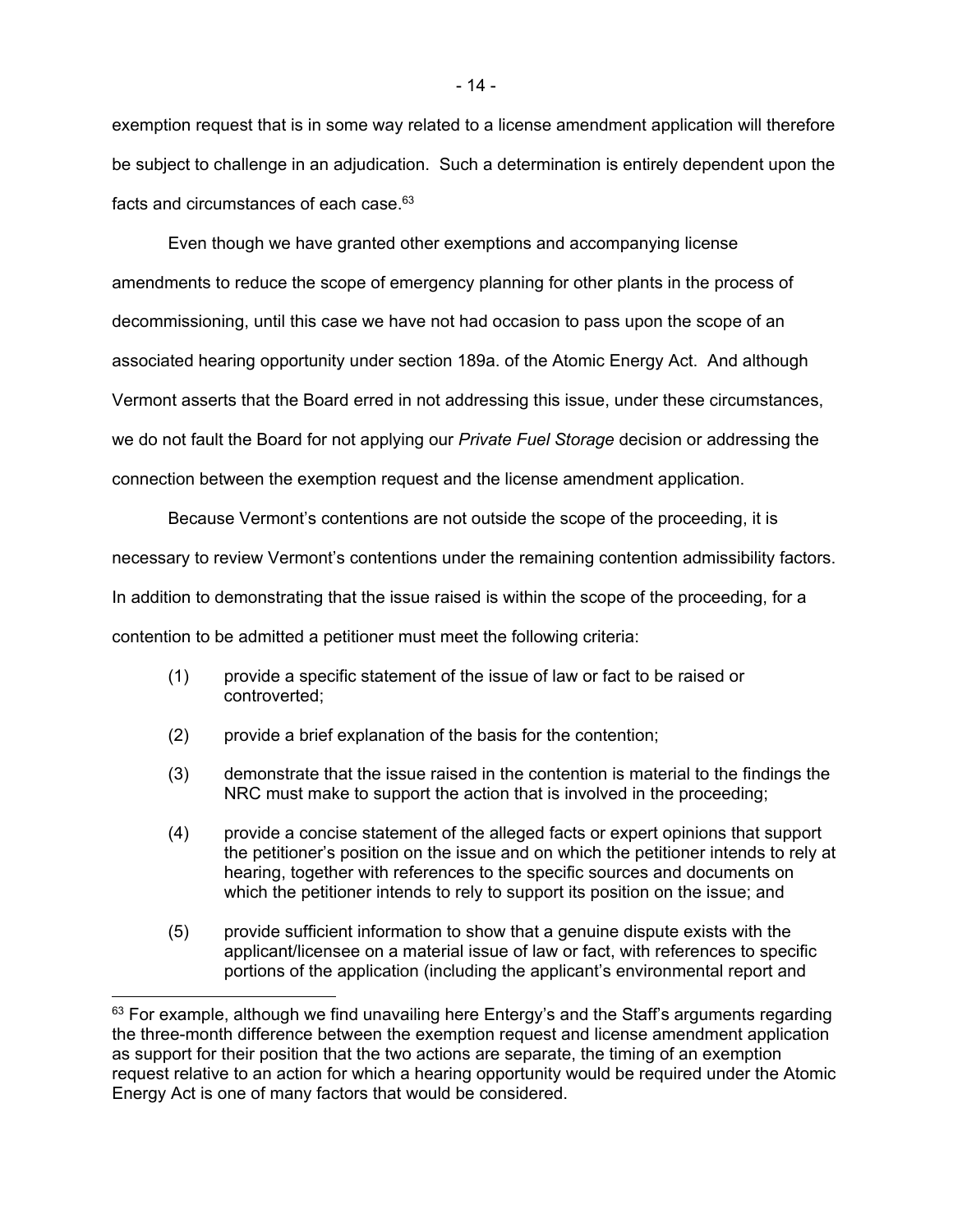safety report) that the petitioner disputes and the supporting reasons for each dispute, or if the petitioner believes that the application fails to contain information on a relevant matter as required by law, the contention must identify each failure and the supporting reasons for the petitioner's belief.<sup>64</sup>

In Contention 1, Vermont asserted that "Entergy's license amendment request is not ready for review, as the amendment request is predicated upon and assumes approval of an exemption request that has not been ruled upon by the Nuclear Regulatory Commission and/or Atomic Safety and Licensing Board."65 Vermont claimed that it "is inappropriate, both as a matter of law and public policy," to review the license amendment application until a decision has been made on the exemption request.<sup>66</sup> Vermont also expressed concern that the license amendment application "assumes actions by the NRC that have not yet occurred" and, according to Vermont, "more importantly may never occur in the future."67

To the extent that Vermont argues that review of the license amendment application must await a decision on the exemption request, we find the contention inadmissible. In that sense, Vermont does not challenge the substance of the exemption request and license amendment application and thus does not articulate a genuine dispute with either document. Rather, it takes issue with the timing of the Staff's review—an issue that is not cognizable in an

<sup>67</sup> *Id.* at 4.

<sup>64 10</sup> C.F.R. § 2.309(f)(1)(i)-(vi).

<sup>&</sup>lt;sup>65</sup> Hearing Request at 3.

<sup>66</sup> *Id.* at 4-5 ("Neither the State nor the NRC is able to evaluate the full extent to which the proposed license amendment will or will not meet NRC safety and environmental requirements until the final decision on the exemption request[] is made.").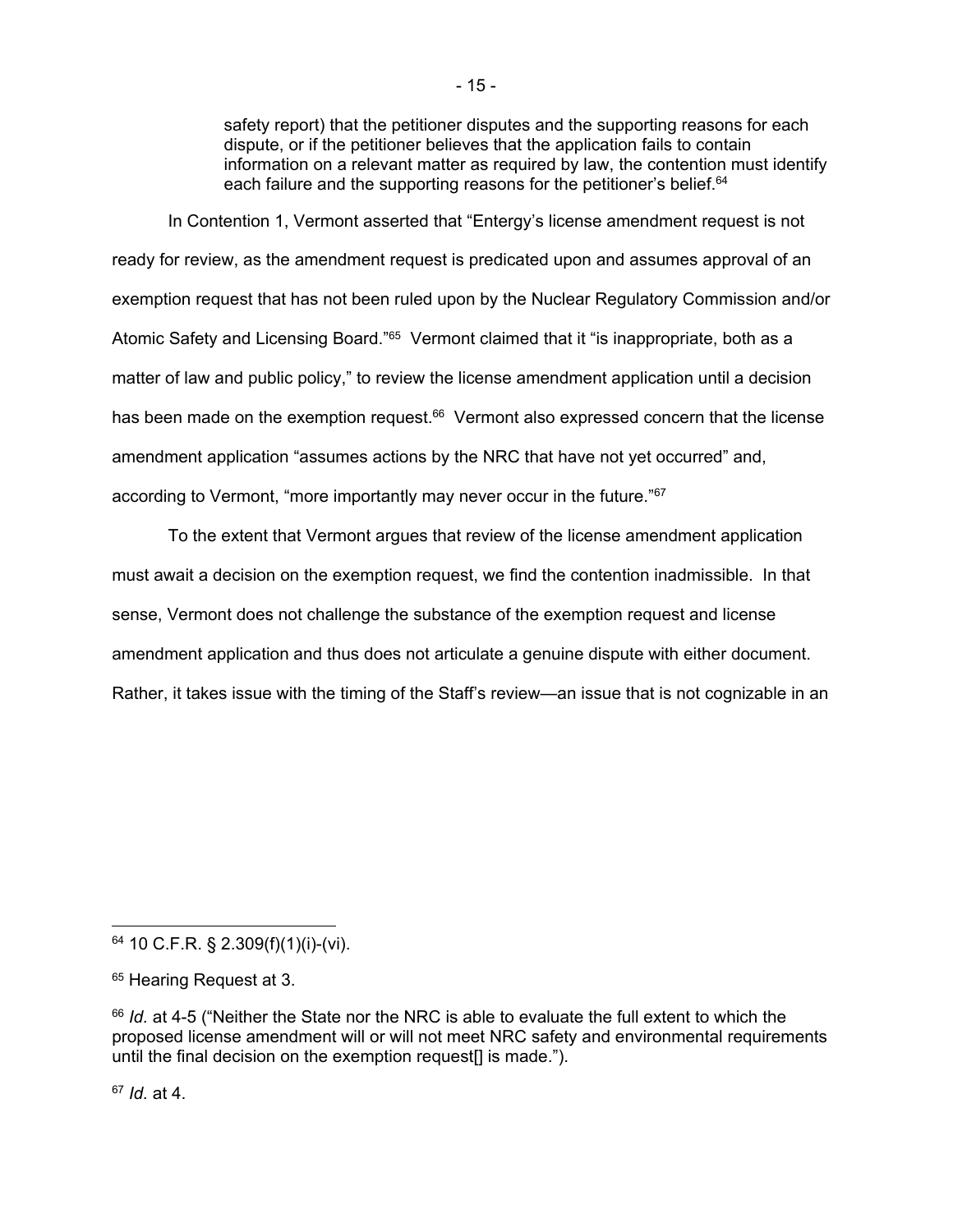adjudicatory proceeding.68 "[A] licensing proceeding before this agency is plainly not the proper forum . . . for challenges to the basic structure of the Commission's regulatory process."<sup>69</sup>

Our regulations contemplate that we may be called upon to review applications that make predictive findings on future actions that may or may not come to pass.<sup>70</sup> And with respect to the emergency planning revisions that are at issue here, the agency has completed review of a number of substantively similar requests at other permanently shutdown and defueled plants, demonstrating that the agency can effectively review an exemption request and related license amendment application at the same time.<sup>71</sup>

Vermont also requested that we or the Board hold the proceeding and the deadline to file hearing requests in abeyance "until at least 30 days after . . . [the agency] has taken final action" on the exemption request and that we "provide a meaningful opportunity for the State to provide comments and request a hearing with respect to the exemption[] request."72 We consider the stay of a proceeding or other agency action to be an extraordinary remedy, and

-

<sup>68</sup> *See id.* at 3-5; *Progress Energy Carolinas, Inc.* (Shearon Harris Nuclear Power Plant, Units 2 and 3), CLI-08-15, 68 NRC 1, 3 & n.2 (2008) (rejecting a challenge to a Staff decision to docket an application for review and explaining that "'it is the license application, not the NRC staff review, that is at issue'" in an adjudicatory proceeding (quoting *Baltimore Gas & Electric Co.* (Calvert Cliffs Nuclear Power Plant, Units 1 and 2), CLI-98-25, 48 NRC 325, 350 (1998))).

<sup>69</sup> *Philadelphia Electric Co.* (Peach Bottom Atomic Power Station, Units 2 and 3), ALAB-216, 8 AEC 13, 20 (1974).

<sup>70</sup> *Cf. Progress Energy Carolinas, Inc.* (Shearon Harris Nuclear Power Plant, Units 2 and 3), CLI-09-8, 69 NRC 317, 322 (2009). For example, as was the case in *Shearon Harris*, under Part 52 an applicant for a combined license may reference a reactor design that is undergoing design certification rulemaking. The applicant does so "at its own risk," given that the design certification might not be granted. *Id.* (quoting 10 C.F.R. § 52.55(c)).

<sup>71</sup> *See, e.g.*, Southern California Edison Company; San Onofre Nuclear Generating Station, Units 1, 2, and 3, and Independent Spent Fuel Storage Installation, 80 Fed. Reg. 33,558 (June 12, 2015); Duke Energy Florida, Inc.; Crystal River Unit 3 Nuclear Generating Station, 80 Fed. Reg. 19,358 (Apr. 10, 2015); Dominion Energy Kewaunee, Inc.; Kewaunee Power Station, 79 Fed. Reg. 65,715 (Nov. 5, 2014).

 $72$  Hearing Request at 5. Vermont renews this request on appeal, asking us to provide it with an opportunity to submit new or amended contentions. Appeal at 17-18.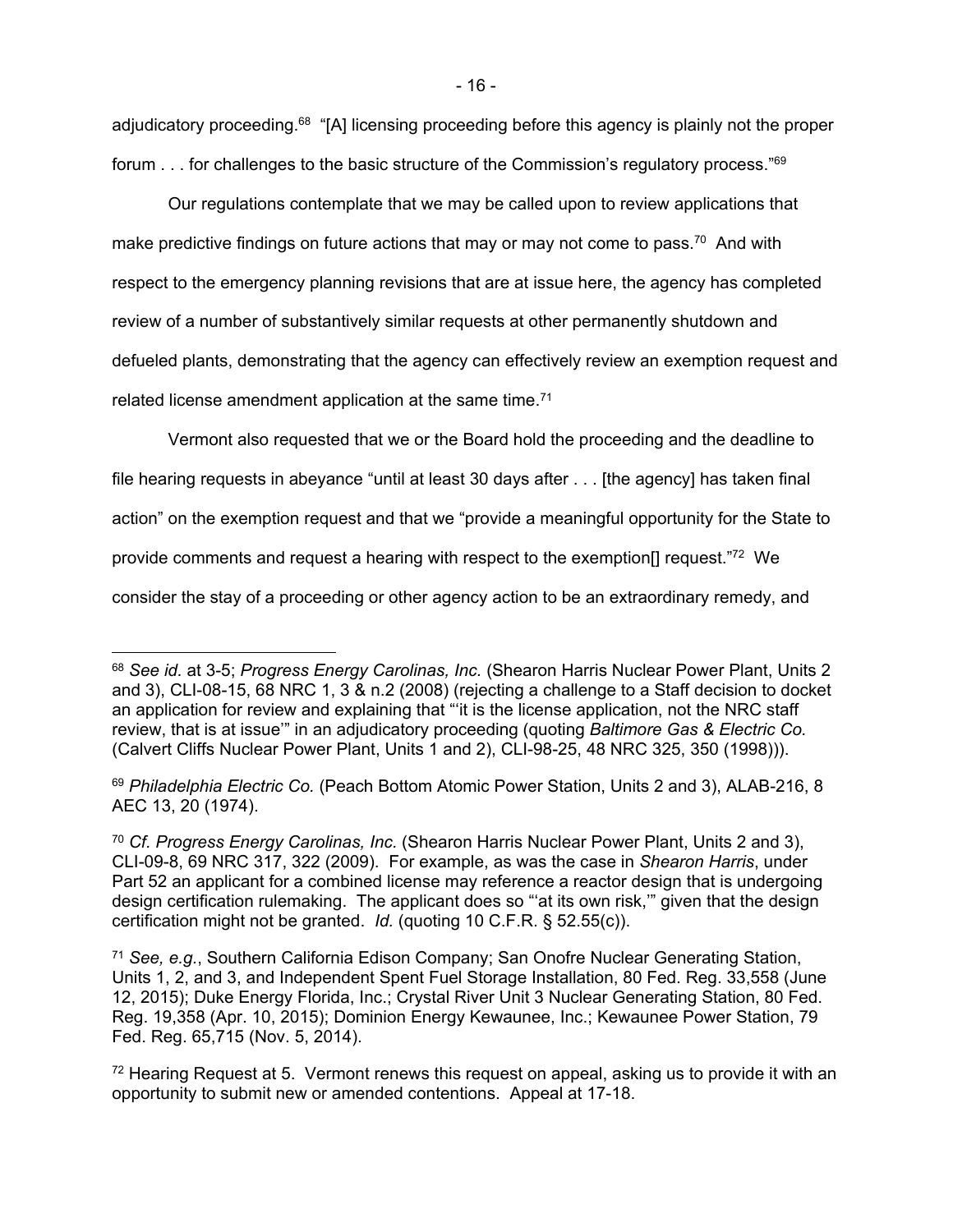Vermont has not addressed any of the factors that would demonstrate that a stay is warranted here.<sup>73</sup> Moreover, Vermont provided comments and requested a hearing with respect to both

the exemption request and the license amendment application. It also filed comments on the

Environmental Assessment associated with the exemption request.74 Therefore, Vermont

already has received the opportunity to request a hearing and to express its views in this

proceeding. With this contention, however, Vermont has—instead of challenging the

applications—impermissibly challenged the way the agency conducts its business. We do not

admit Contention 1, and we decline to hold the proceeding in abeyance.

Vermont challenged the substance of the exemption request and license amendment

application in Contention 2. In its statement of the contention, Vermont asserted that:

Entergy's license amendment request, if approved along with the predicate requested exemptions, fails to account for all credible emergency scenarios, undermines the effectiveness of the site emergency plan and off-site emergency planning, and poses an increased risk to the health and safety of Vermont citizens in violation of NRC regulatory requirements 10 C.F.R. § 50.54(q)(4) and Appendix E to Part 50.75

Vermont claimed that there are several purported deficiencies in Entergy's exemption

request and license amendment application; these include a lack of implementing

procedures, which Vermont argued were necessary for the state to respond effectively to

75 Hearing Request at 6.

 $\overline{a}$ <sup>73</sup> *See Union Electric Co. d/b/a Ameren Missouri* (Callaway Plant, Unit 2), CLI-11-5, 74 NRC 141, 158-59 (2011) (applying the stay factors in *Private Fuel Storage, L.L.C.* (Independent Spent Fuel Storage Installation), CLI-01-26, 54 NRC 376, 380 (2001), which focus on whether continuing the adjudication will jeopardize health and safety, impede fair and efficient decision making, and hinder implementation of rule or policy changes); *Shearon Harris*, CLI-09-8, 69 NRC at 329 (declining to hold the adjudicatory proceeding on a combined license application in abeyance pending the completion of the design certification rulemaking for the design referenced in the application).

<sup>74</sup> *See* Final Environmental Assessment, 80 Fed. Reg. at 47,962-63; *Comments of the State of Vermont* (June 1, 2015) (ML15159A183).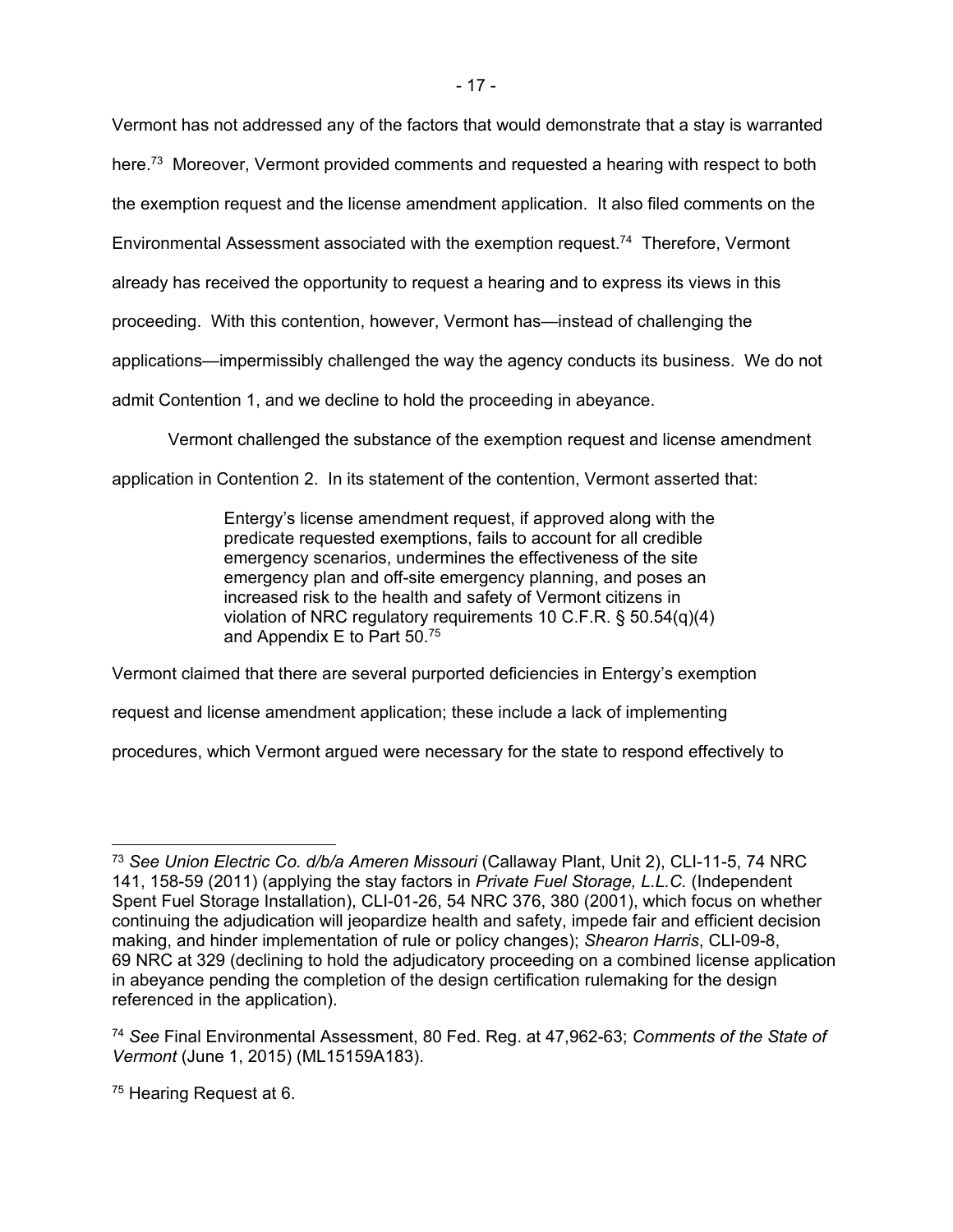an emergency at the plant.<sup>76</sup> In addition, Vermont asserted that the exemption request and license amendment application would leave Entergy with "no effective means" to communicate critical information to the state during an emergency; that they fail to analyze all credible beyond-design-basis accident scenarios, including those arising from hostile action; that they fail to address heightened safety concerns from the presence of high-burnup fuel; and that they fail to adopt effective radiation monitoring standards.<sup>77</sup> Vermont concludes that the license amendment application and exemption request would result in a "clear reduction in emergency plan effectiveness that cannot meet the requirements of 10 CFR §  $50.54(q)(4)$  and companion Part 50, Appendix E emergency plan requirements."78

Entergy and the Staff, however, both have acknowledged that the exemption request and the license amendment application would reduce the effectiveness of the current Vermont Yankee emergency plan.<sup>79</sup> That fact is not in dispute. The reduction in effectiveness is the reason that Entergy must obtain NRC approval to amend its Emergency Plan and Emergency Action Level Scheme.<sup>80</sup> The relevant issue here is the

<sup>80</sup> *See* 10 C.F.R. § 50.54(q)(4).

-

<sup>76</sup> *Id.* at 6-8; *see also* Vermont Division of Emergency Management and Homeland Security Comments at 5.

<sup>77</sup> Hearing Request at 7-9; *see also* Vermont Department of Public Service Comments at 1-3; Vermont Division of Emergency Management and Homeland Security Comments at 4-5; Vermont Department of Health Comments at 2, 4-6.

 $78$  Hearing Request at 8. Vermont also alludes to the proposed revisions as discontinuing a federal requirement for Entergy to support state planning and monitoring activities and advances a more specific request for the NRC to require Entergy to financially support state agencies that would be responsible for responding to an emergency under the revised plan. *See id.* at 6; Vermont Division of Emergency Management and Homeland Security Comments at 7; Vermont Department of Health Comments at 7. The NRC's regulations do not require a licensee to provide funding to state or local organizations as part of its emergency planning. The provision of such funding to Vermont is therefore a matter beyond this proceeding's scope.

<sup>79</sup> *See, e.g.*, SECY-14-0125, at 3-4; License Amendment Application at 1.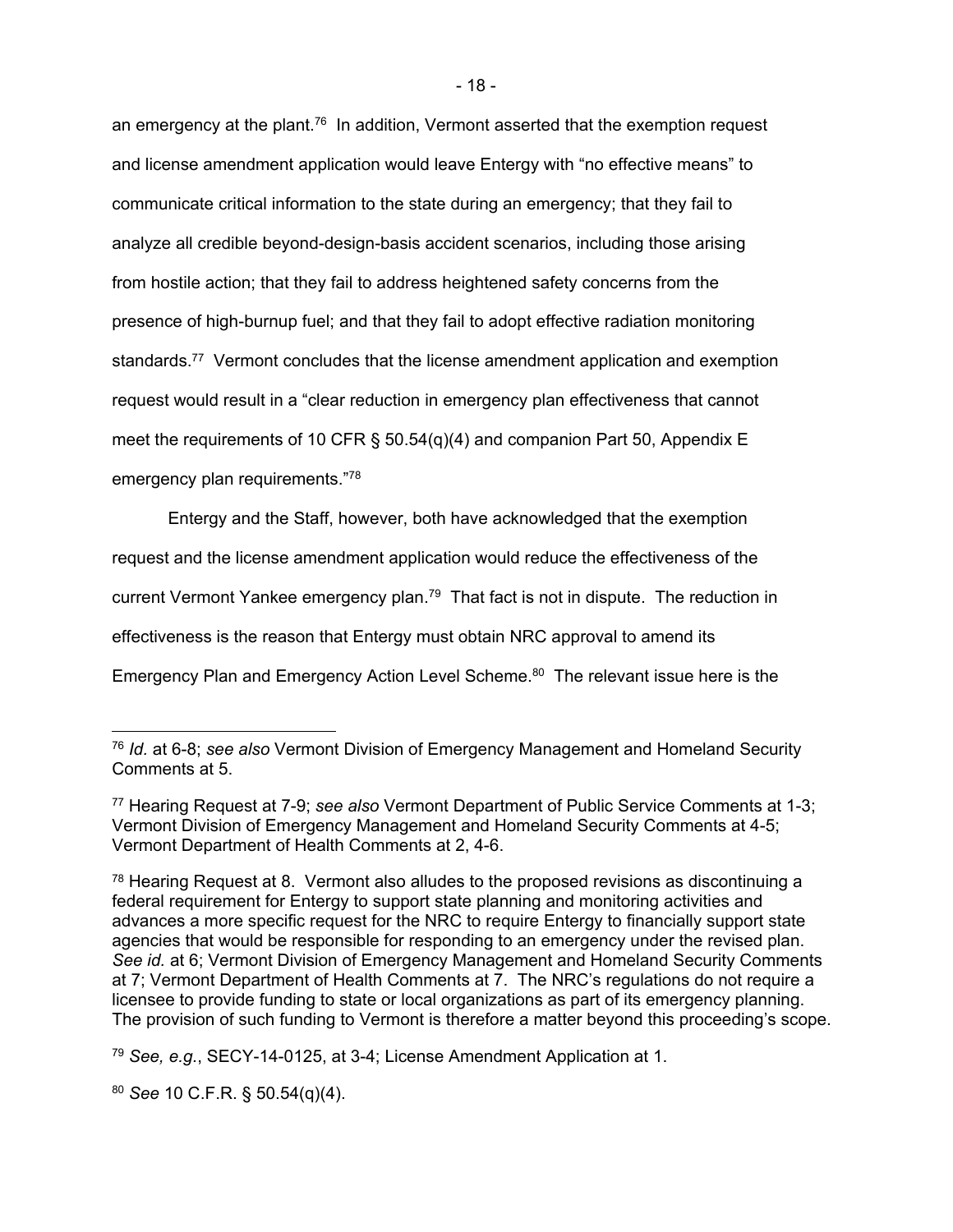safety of Entergy's proposal given the plant's shutdown and defueled status. And although Vermont has catalogued a number of concerns, Vermont's arguments do not articulate an admissible contention with respect to the proposed Permanently Defueled Emergency Plan and Permanently Defueled Emergency Action Level Scheme.

For example, Vermont's claim that there would be "no effective" means of communication between Entergy and Vermont in the event of an emergency does not include supporting facts or opinion to demonstrate a genuine dispute—in particular, Vermont does not address the fact that the notification requirements will remain "largely unchanged" under the exemption request and license amendment application, except for an increase in notification time limits from fifteen minutes to one hour. $81$  Similarly, Vermont's claim regarding the presence of high-burnup fuel does not specifically challenge Entergy's consideration of high-burnup fuel in the exemption request.<sup>82</sup> Additionally, Vermont's claim that Entergy should consider additional accident scenarios, including hostile action, did not explain why the analyses that Entergy relied upon in its exemption request and license amendment application are inadequate.<sup>83</sup> Vermont's argument regarding the lack of effective radiation monitoring standards similarly falls short.<sup>84</sup> Although expert declarations may serve as support for a proposed contention,

 $\overline{a}$ 

<sup>81</sup> Entergy Answer at 35-36; Exemption Request, Attachment 1, at 20-21; License Amendment Application, Attachment 1, at 1.

<sup>82</sup> *See* Entergy Answer at 32 (citing Exemption Request, Attachment 2, at 5-6).

<sup>83</sup> *See id.* at 28-32; Staff Answer at 32-36.

<sup>84</sup> *See* Staff Answer at 37.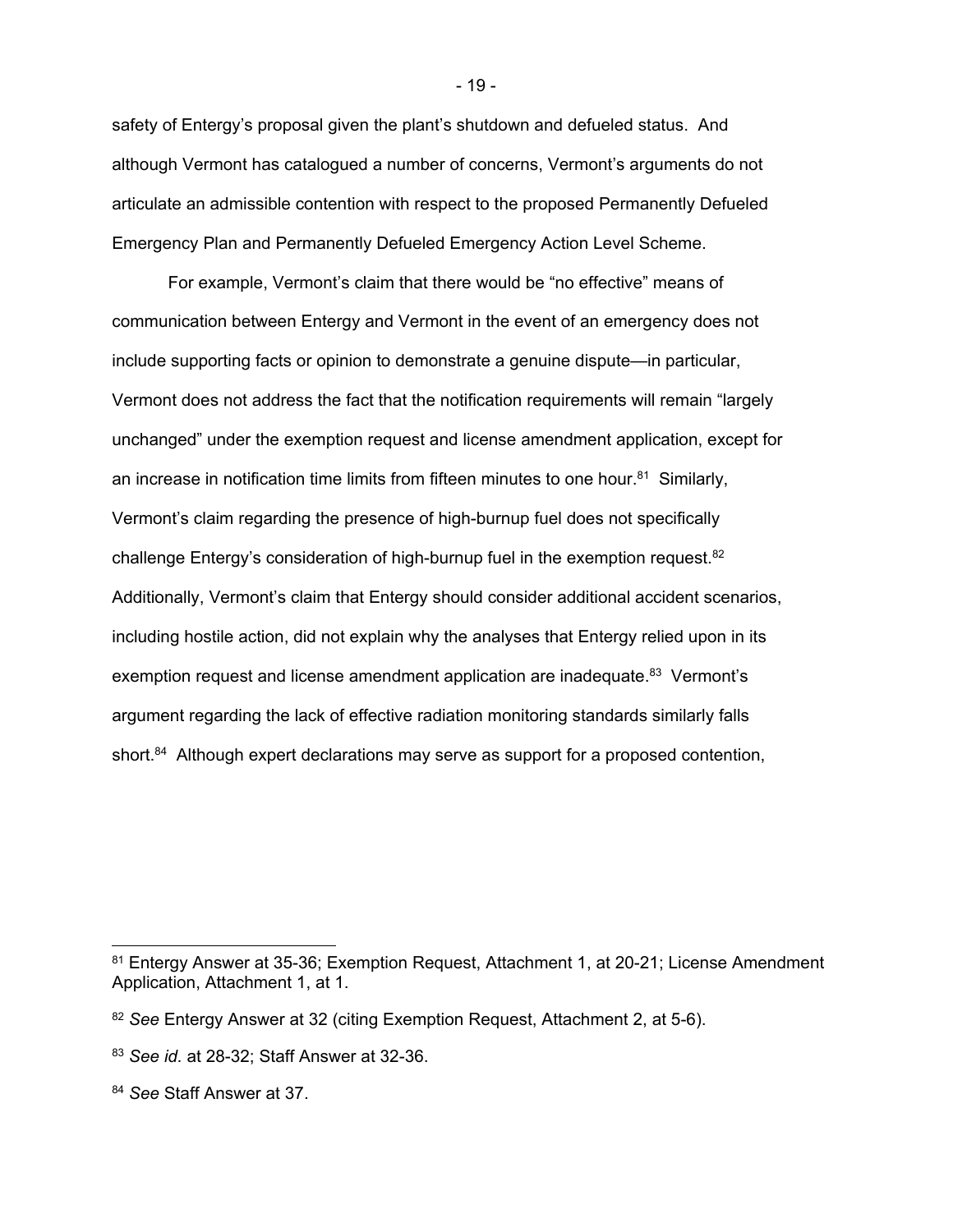the statements from Vermont's experts are conclusory in nature and do not provide the rationale that is missing from Vermont's hearing request.<sup>85</sup>

Nor did Vermont explain why the purported deficiencies in Entergy's proposal would be required under NRC regulations, i.e., that they would be material to the NRC's decision on the exemption request and license amendment application.<sup>86</sup> Vermont asserted that Entergy must provide implementing procedures with its proposed revisions, but it did not explain why the procedures would be necessary at this stage for Entergy to comply with the emergency planning requirements. Vermont's claims amount to generalized grievances and are insufficient to establish a genuine, material dispute with either application.<sup>87</sup> Contention 2 is inadmissible.

#### **B. Vermont's Petition for Reconsideration**

The authority to reconsider our actions is inherent in our authority to make them in the first instance.<sup>88</sup> There is, however, no procedural mechanism for an external entity to seek revisions to a Commission direction to the Staff in a Staff Requirements Memorandum—the type of decision that Vermont asks us to reverse here.<sup>89</sup> The provisions that Vermont references as authority for its petition—10 C.F.R. §§ 2.341(d) and 2.345—govern reconsideration of adjudicatory decisions, and do not apply to the directives we issue to the Staff outside of an adjudicatory proceeding.<sup>90</sup> As a general matter, our Staff Requirements

 $\overline{a}$ 

<sup>85</sup> *See USEC Inc.* (American Centrifuge Plant), CLI-06-10, 63 NRC 451, 472 (2006) (explaining that conclusory statements, even if made by an expert, are insufficient to support the admission of a contention).

<sup>86</sup> *See* 10 C.F.R. § 2.309(f)(1)(iv).

<sup>87</sup> *See id.* § 2.309(f)(1)(v), (vi).

<sup>88</sup> *U.S. Department of Energy* (High-Level Waste Repository), CLI-14-1, 79 NRC 1, 2 (2014).

<sup>89</sup> *Id.* at 3-4.

<sup>90</sup> *See* Petition for Reconsideration at 1.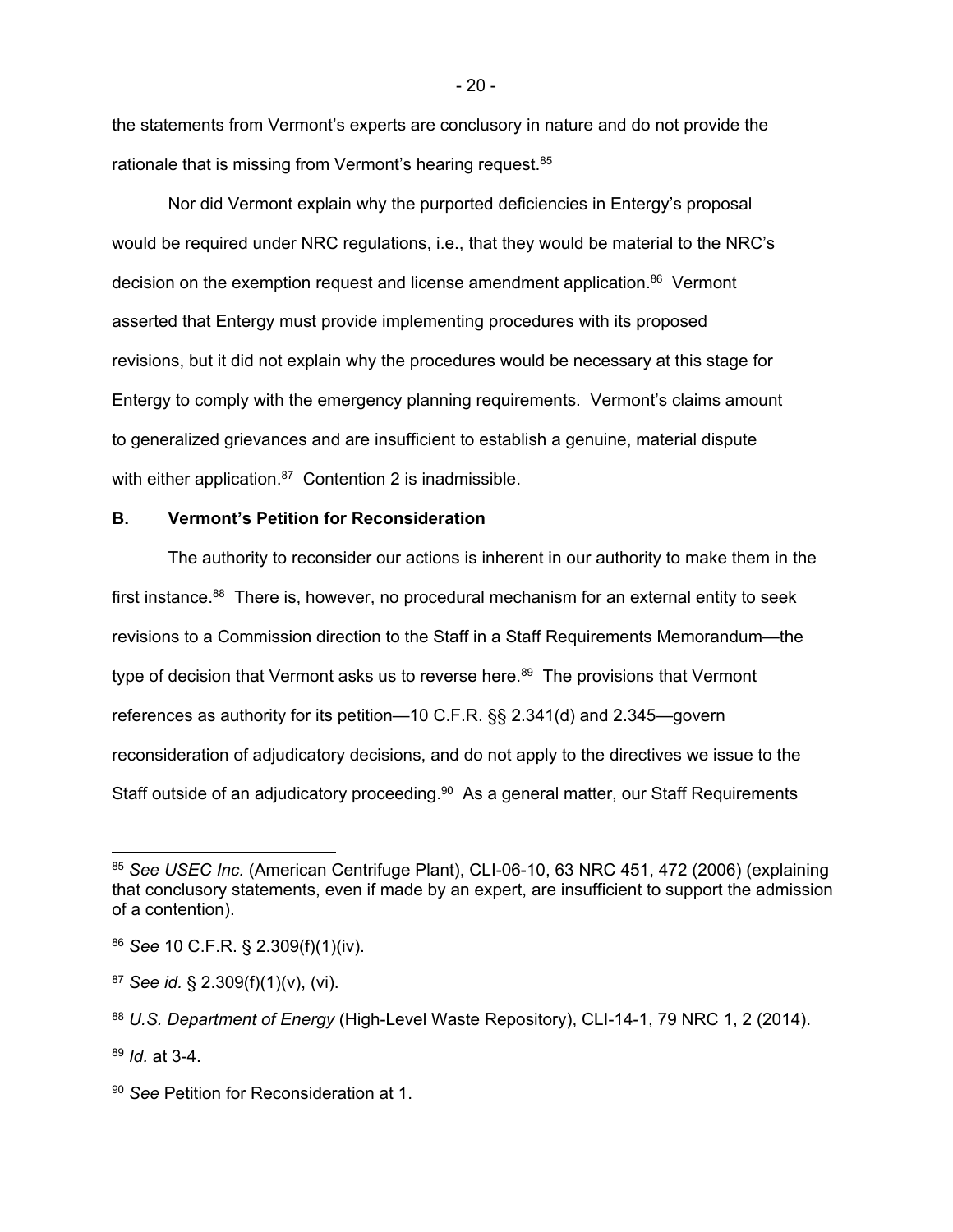Memoranda are not subject to reconsideration. But purely as a matter of discretion, we consider Vermont's petition. As discussed below, however, we are not persuaded to reverse our decision.

First, Vermont argues that our Staff Requirements Memorandum violates NRC precedent that requires a hearing opportunity when an exemption request is directly related to a license amendment application. $91$  Our decision today addresses this point. And in raising contentions that challenge the matters underlying both the exemption request and the license amendment application, Vermont has received that opportunity. Vermont also filed comments that addressed both the exemption request and the license amendment application.<sup>92</sup>

Second, Vermont argues that the Staff Requirements Memorandum violates the National Environmental Policy Act (NEPA).<sup>93</sup> Vermont claims that our decision granted the exemption request, amounting to a "major federal action" that required an environmental analysis.<sup>94</sup> Vermont's characterization of our action, however, is incorrect.<sup>95</sup> In any event, the Staff performed the requisite environmental analysis here. After the issuance of the Staff Requirements Memorandum and prior to issuing a decision on the exemption request, the Staff—consistent with the NRC's obligations under NEPA—prepared an Environmental Assessment.<sup>96</sup> And although NEPA does not require it, the Staff published the draft

-

<sup>94</sup> *Id.* at 6.

<sup>91</sup> *See id.* at 1, 4.

<sup>92</sup> The Staff considered and responded to these comments in the Safety Evaluation Report for the license amendment. *See* Issuance of License Amendment, Enclosure 2, at 40-47.

<sup>93</sup> Petition for Reconsideration 1.

<sup>95</sup> In its more recent filings, Vermont characterizes our action accurately, thereby moving away from this argument. *See, e.g.*, Appeal at 7 (acknowledging that we did not "approve[] the exemption request, but . . . accepted the Staff's recommendation that the exemption request be granted by the Staff").

<sup>96</sup> *See* Draft Environmental Assessment, 80 Fed. Reg. at 24,291.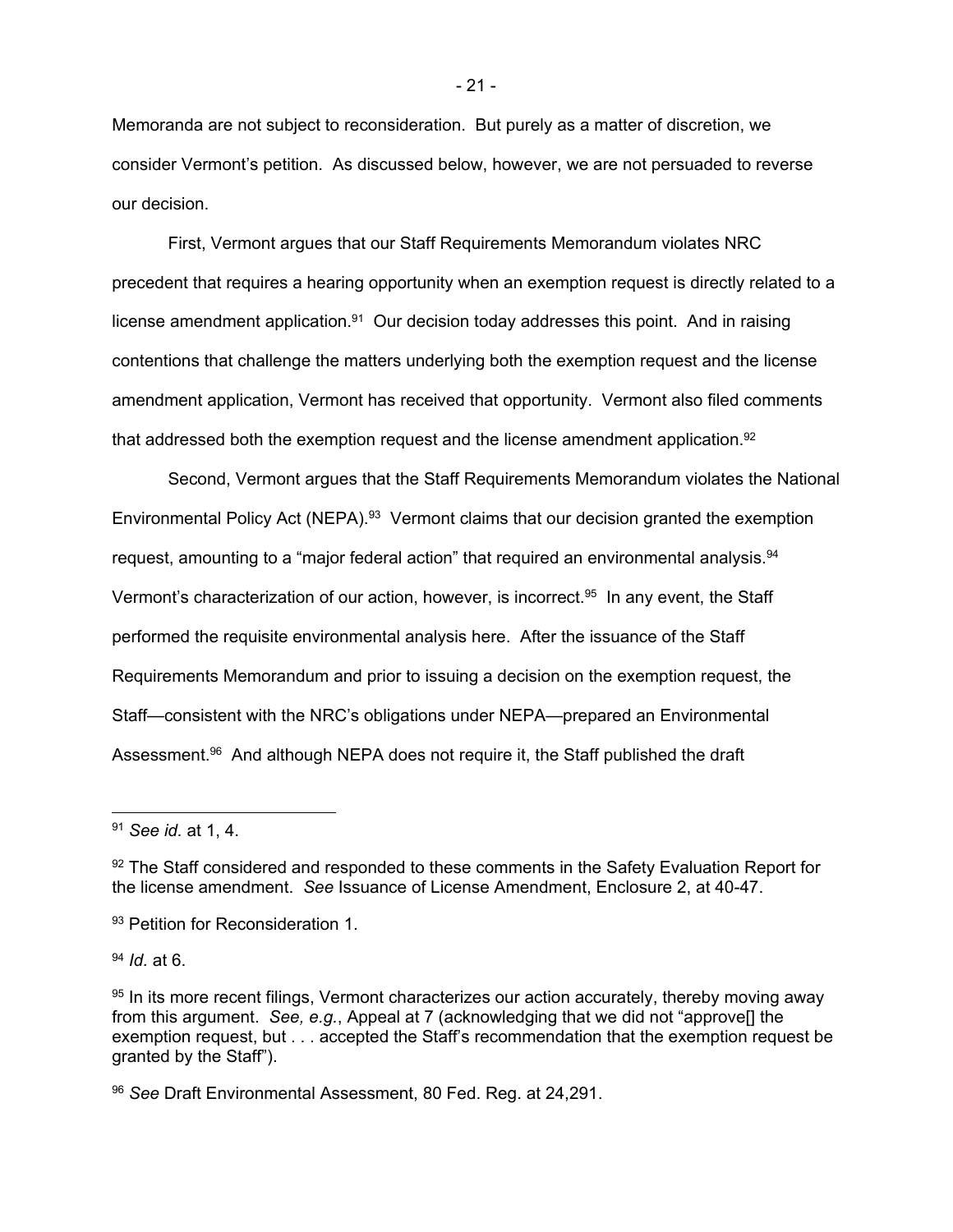Environmental Assessment for public comment. Vermont submitted comments on the draft, which the Staff addressed in the final Environmental Assessment.<sup>97</sup> Only after the completion of the NEPA process did the Staff complete its review and issue the exemptions. The agency's obligations under NEPA therefore have been fulfilled.

Finally, Vermont argues that we should review existing emergency planning and response obligations that Entergy has to the State beyond those required by NRC regulations that are reflected in memoranda of understanding and letters of agreement between Entergy and the State of Vermont.<sup>98</sup> State and local governments play a vital role in emergency planning; indeed, they serve on the front lines of any emergency event within their jurisdiction. And we acknowledge that the State of Vermont and the local communities in the vicinity of Vermont Yankee have a strong interest in the decommissioning activities that will be undertaken at the plant. Our regulatory processes provide an opportunity for interested governmental entities and members of the public to express their views and to learn more about what to expect over the decommissioning phase. The Staff has held public meetings near the plant and, more recently, has sought public comment to help the agency develop the regulatory basis for a rule that will improve the existing regulations by tailoring them for decommissioning plants, including our emergency planning requirements.<sup>99</sup> Although the plant has shut down, the agency's safety and security oversight has not ceased, and we continue to ensure that Entergy remains in compliance with our regulations. To the extent, however, that Vermont and Entergy

-

<sup>97</sup> *See* Final Environmental Assessment, 80 Fed. Reg. at 47,962-63. On the basis of the Environmental Assessment, the Staff concluded that the proposed action "will not have a significant effect on the quality of the human environment" and therefore that it would not prepare an environmental impact statement. *Id.* at 47,963; *see* 10 C.F.R. § 51.20(a)(1) (requiring the agency to prepare an environmental impact statement under NEPA for major actions that have a significant environmental effect).

<sup>98</sup> Petition for Reconsideration at 9-10.

<sup>99</sup> *See* Advance Notice of Proposed Rulemaking, 80 Fed. Reg. at 72,358.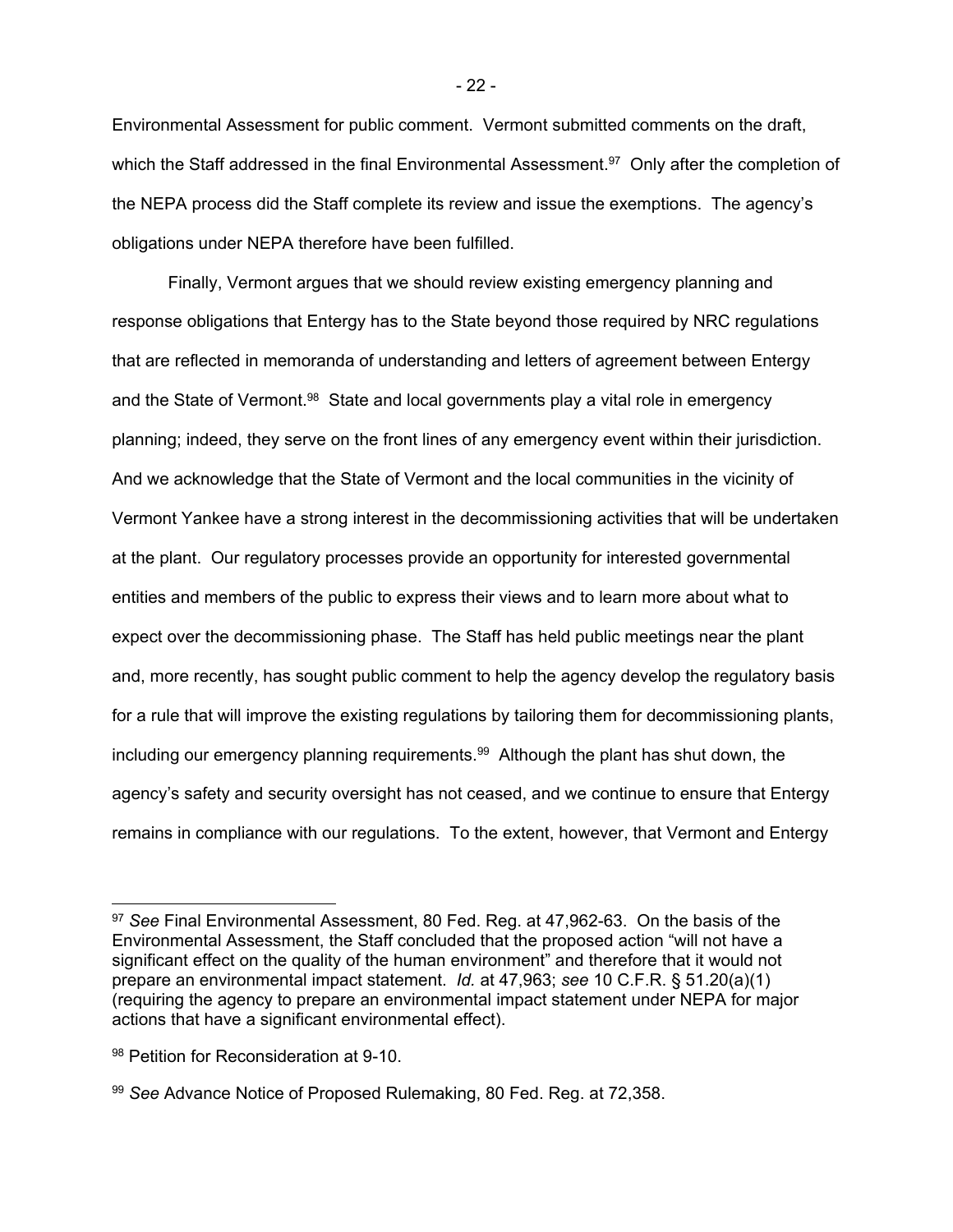have agreed to requirements beyond those imposed by our regulations, any changes to those requirements must be negotiated between the two parties themselves. We decline to step into the middle of a dispute that resides outside of our jurisdiction. Our decision on the Staff's recommendation, reflected in SRM-SECY-14-0125, stands.

## **III. CONCLUSION**

As discussed above, we find that Vermont has not raised an admissible contention, and we therefore *affirm* the Board's decision denying the hearing request. Additionally, we *consider* as a matter of discretion Vermont's petition for reconsideration, but *sustain* our approval of the Staff's recommendation to grant the exemption request. We *terminate* the proceeding.

 $\mathcal{L}_\text{max}$  , and the contract of the contract of the contract of the contract of the contract of the contract of the contract of the contract of the contract of the contract of the contract of the contract of the contr

IT IS SO ORDERED.

For the Commission

**NRC Seal** 

*/RA/* 

 Annette L. Vietti-Cook Secretary of the Commission

Dated at Rockville, Maryland, this 23rd day of June, 2016.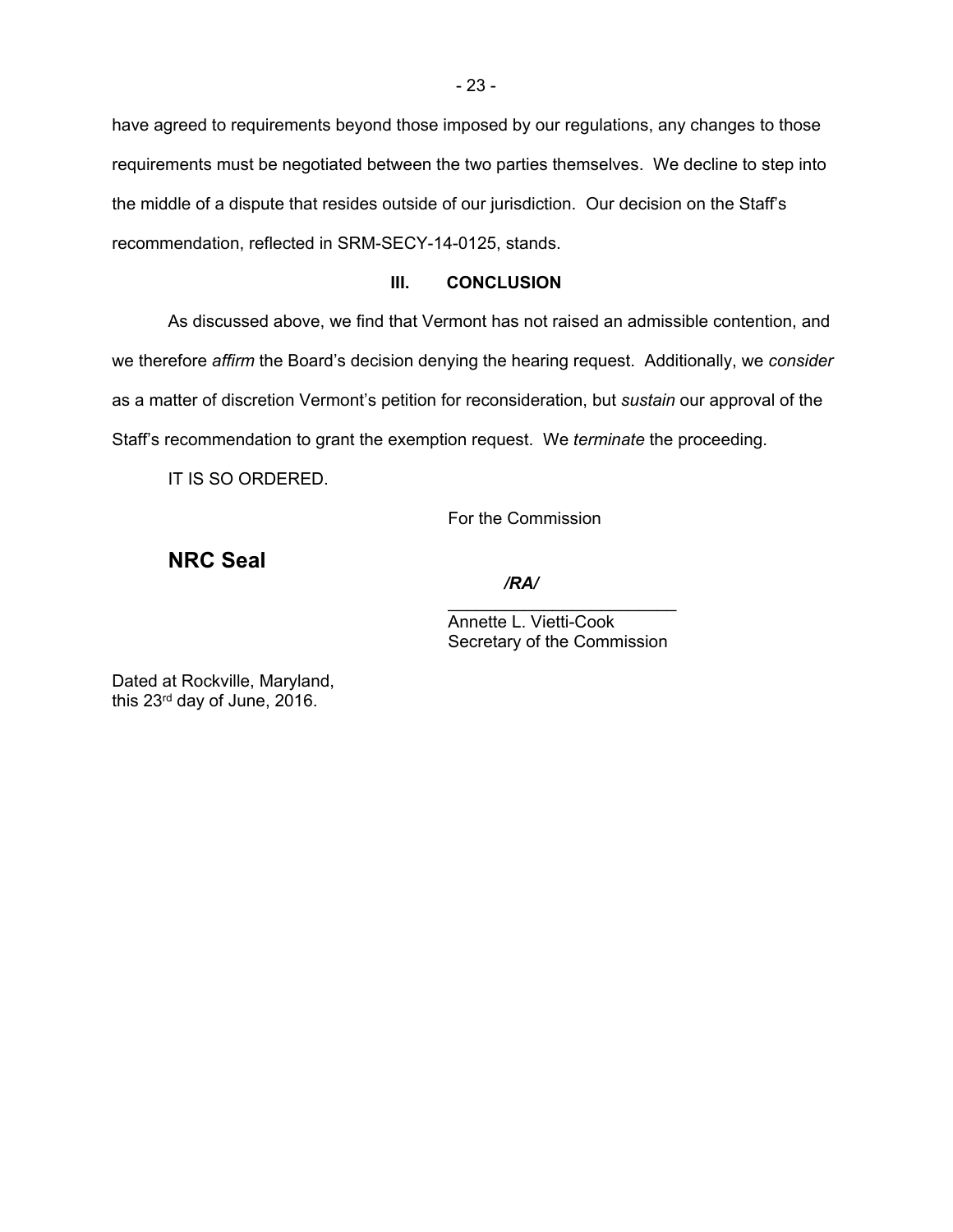## **Additional Views of Commissioner Svinicki**

I fully join my colleagues' conclusion that neither of Vermont's contentions meets our contention admissibility requirements regardless of whether the contentions are within the scope of this proceeding. Thus, as the Board concluded, I do not see a reason to "test the boundaries of the . . . *Private Fuel Storage* decision"1 to answer the scope question since we have effectively decided this case on other grounds. Nonetheless, if confronted with the issue, I would disagree with my colleagues and find Vermont's contentions out of scope because *Private Fuel Storage* is distinguishable from the instant case.

In *Private Fuel Storage* the Commission provided a critical explanation of the principles underlying its holding.

To speak in terms of a hearing on [an] exemption is a convenient shorthand, which we ourselves use in today's Order. It is important to recognize at the outset, though, that the certified question does not focus directly on the exemption itself, but, as the Board said, "on exemption-related matters." At bottom, what Utah proposes to litigate is whether [the applicant's] ISFSI design, which is dependent on an exemption from otherwise controlling seismic regulations, is adequate to withstand plausible earthquake risks.2

Thus, *Private Fuel Storage* rests on the core insight that the AEA does not provide an opportunity to seek a hearing on exemption requests even when an exemption request is "related" to a licensing action. Rather, when there are matters within the scope of a licensing action that are also the subject of an exemption request, then the exemption request does not remove those matters from the scope of the licensing proceeding. Viewed in this light, the exemption request at issue in *Private Fuel Storage* appears significantly different than the exemption request at issue in this proceeding. The former replaced one set of regulatory requirements with another while the latter removes a set of regulatory requirements altogether. Because of this difference, the two exemptions have very different effects on their related licensing proceedings, as explained below.

 1 LBP-15-18, 81 NRC at 797.

<sup>2</sup> *Private Fuel Storage*, CLI-01-12, 53 NRC at 465-66 (quoting *Private Fuel Storage, L.L.C.*  (Independent Spent Fuel Storage Installation), LBP-01-3, 53 NRC 84, 100 (2001)).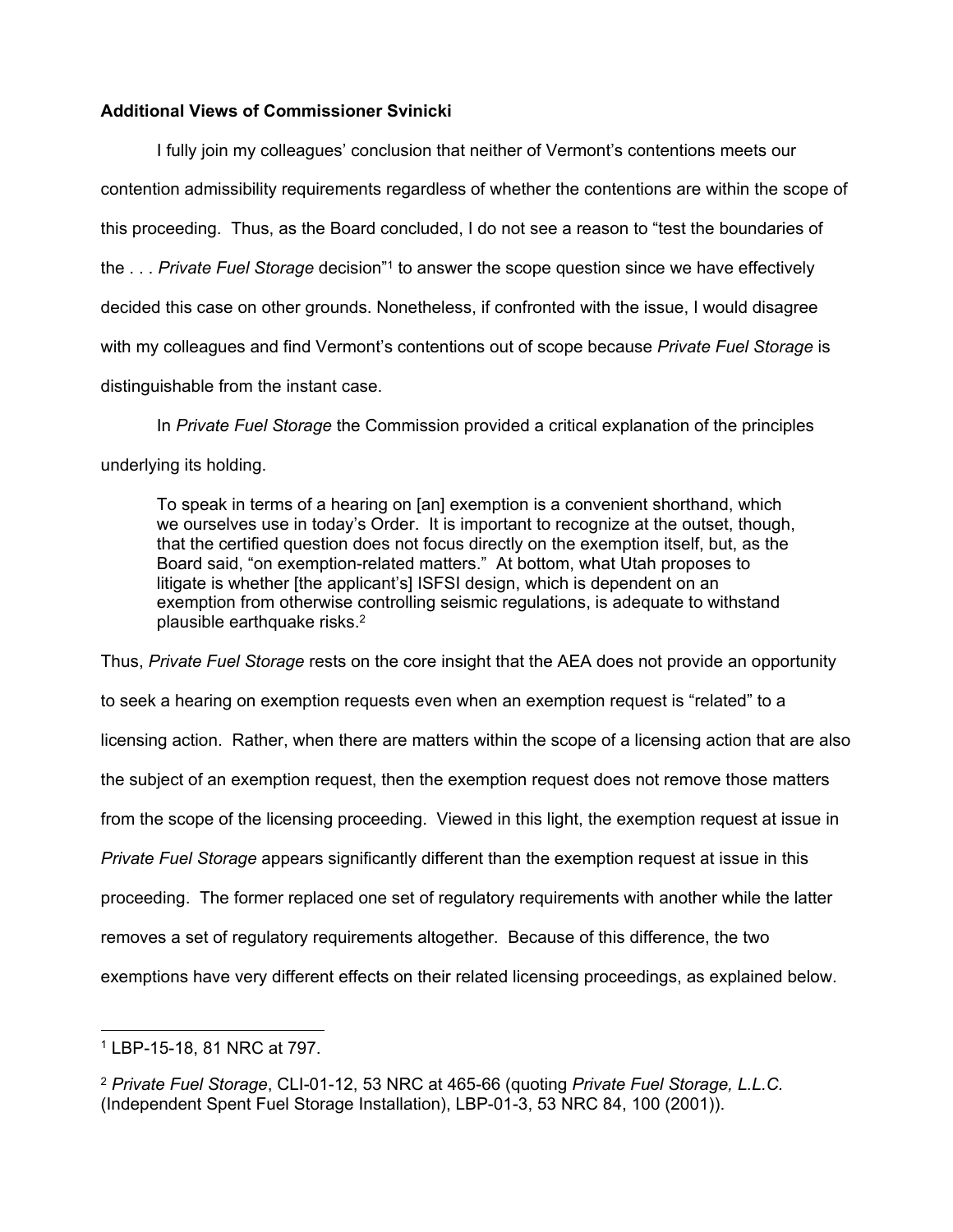In *Private Fuel Storage* the applicant for an ISFSI in Utah sought an exemption from 10 C.F.R. § 72.102, which required an ISFSI applicant west of the Rocky Mountain Front to perform a deterministic seismic hazards analysis to meet the seismic evaluation and design standards for licensing.<sup>3</sup> Instead, the applicant proposed to calculate the design earthquake for the facility using a more recent probabilistic approach, "in accordance with the guidance in Regulatory Guide 1.165, and applying the risk-informed approach of 10 C.F.R. Part 60."4 Ultimately, the Staff approved the exemption request and thereby allowed the applicant to demonstrate the adequacy of the facility's seismic design through an alternate methodology.<sup>5</sup> Consequently, the adequacy of the applicant's *alternate* demonstration was within the scope of the underlying license proceeding and a topic suitable for a hearing. $6$  Otherwise, the petitioners would have been unable to challenge a critical part of the safety analysis simply because it also happened to be the subject of an exemption.

In contrast, the exemption request at issue in this proceeding completely exempts Vermont Yankee from certain regulatory requirements in 10 C.F.R. § 50.47 and 10 C.F.R. part 50, Appendix E, which largely relate to emergency planning for the off-site consequences of accident scenarios that are no longer credible at the site. $7$  Neither the exemption request nor its approval substitutes those regulations with alternate requirements. $8$  As a result, the effect of the exemption request on this licensing proceeding is fundamentally different than the effect the exemption request had on

 $5$   $\overline{d}$ .

- 7 Exemption Request, Attach. 1.
- 8 SRM-SECY-14-0125; SECY-14-0125.

 $- 2 -$ 

<sup>3</sup> *Id*. at 461, 463.

<sup>4</sup> *Id*. at 463 (internal quotation marks omitted).

<sup>&</sup>lt;sup>6</sup> *Id.* at 467. Moreover, as a corollary, because the exemption from the regulation was granted, and the new standard imposed by the Staff was not within an applicable regulation, the question of whether the new standard was adequate itself was also within the scope of the proceeding. *Id*. at 470.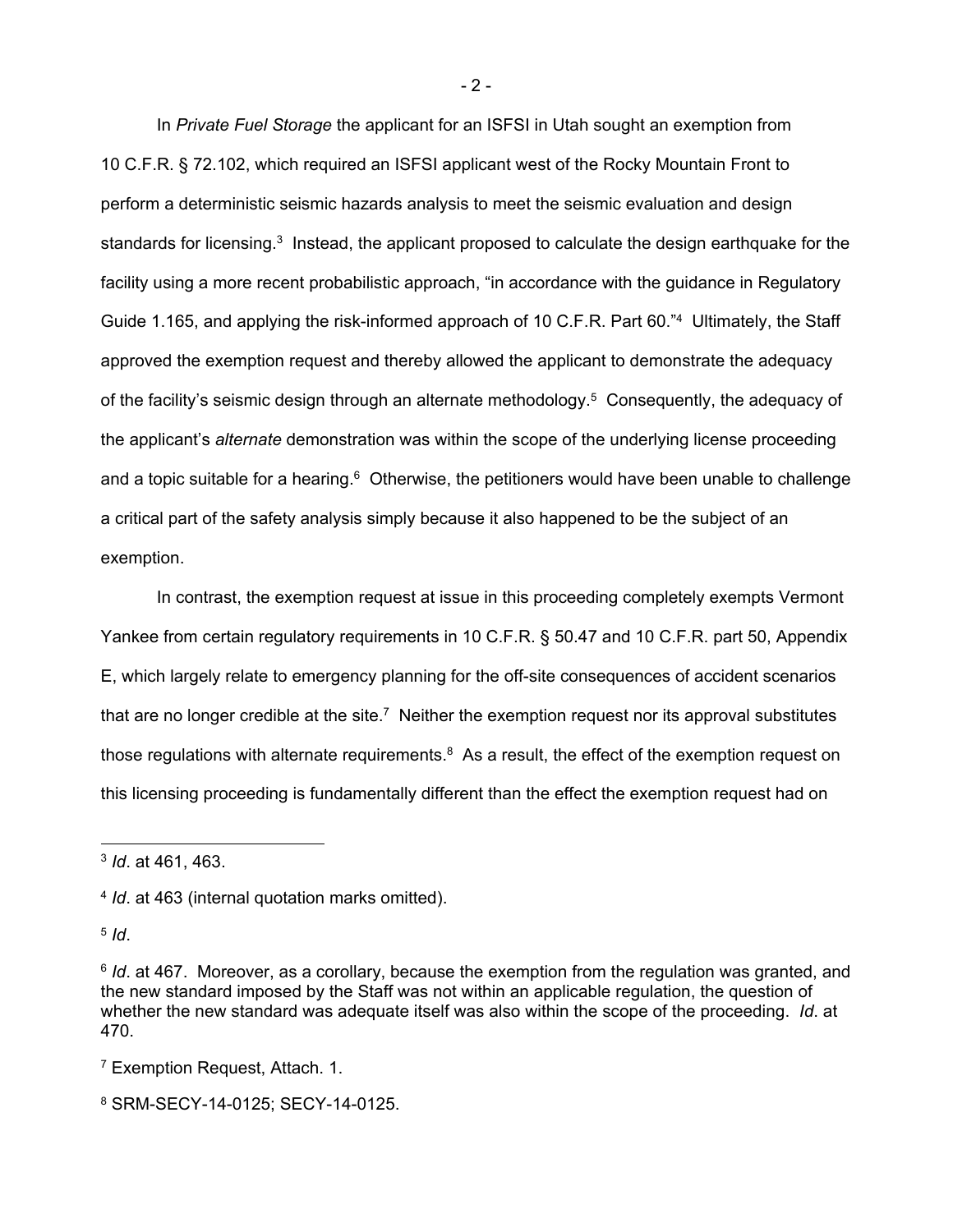the *Private Fuel Storage* licensing proceeding. Because the exemption request in *Private Fuel Storage* exempted the applicant from one set of seismic requirements but imposed another set of requirements, the issue of the plant's seismic adequacy remained in the licensing proceeding. In contrast, in this proceeding the exemption request exempted the licensee from a set of emergency planning requirements altogether and without imposing replacement requirements; as a result, the issue of whether the license amendment application meets the exempted requirements is no longer within the scope of this proceeding.

As a result, the license amendment request in this proceeding does not attempt to show compliance with the exempted regulations or compliance with an alternate set of requirements, as the license application in *Private Fuel Storage* was required to do.9 Instead, the license amendment request attempts to demonstrate compliance with the regulations that remain applicable to the facility after the exemption. Rather than challenge Entergy's compliance with the remaining applicable regulations, Vermont's challenges essentially seek to question whether Entergy should still be required to meet the exempted regulatory provisions.<sup>10</sup> Consequently, the issues that Vermont seeks to litigate, predominantly related to off-site emergency planning, are outside of this proceeding's scope.<sup>11</sup> To hold otherwise would allow Vermont to do what we have long held the Atomic Energy Act does not provide for: seek a hearing on the adequacy of an exemption request itself.12

Nonetheless, Vermont argues that *Private Fuel Storage* supports its request for a hearing on the exemption request.13 Vermont contends that *Private Fuel Storage* stands for the proposition

 $\overline{a}$ 

- 3 -

<sup>9</sup> License Amendment Application; *see Private Fuel Storage*, CLI-01-12, 53 NRC at 467 ("The safe design of the facility is a matter that [the applicant] must establish to obtain a license.").

<sup>10</sup> Hearing Request at 3-10.

 $11$  10 C.F.R. § 2.309(f)(1)(iii).

<sup>12</sup> *Private Fuel Storage*, CLI-01-12, 53 NRC at 466; *Zion*, CLI-00-05, 51 NRC at 96-98.

 $13$  Appeal at 9-12.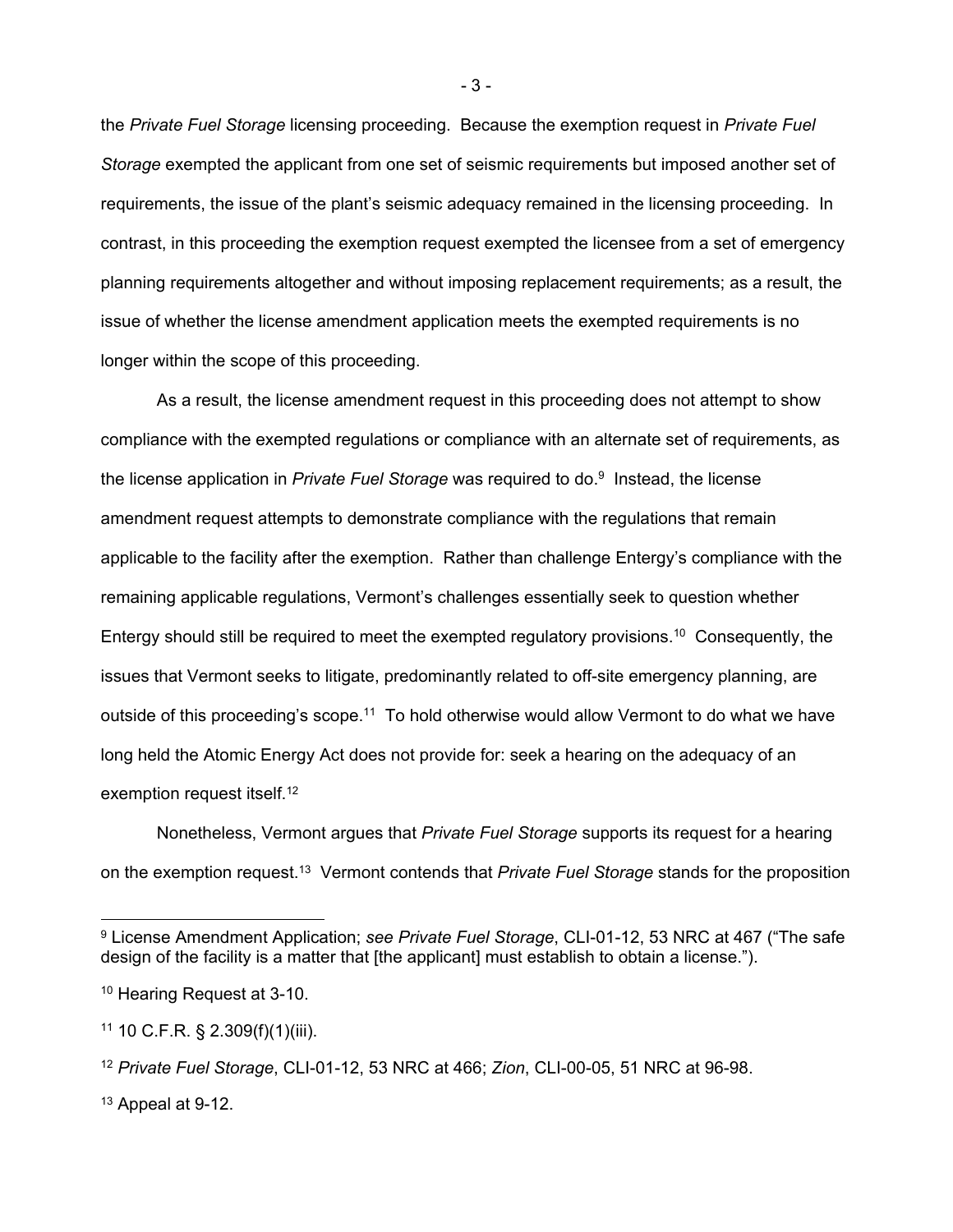that the Commission does not only grant "'a hearing on exemption requests that are directly related to an already-admitted contention. The proper focus is on *whether the exemption is necessary for the applicant to* obtain an initial license or *amend its license*.'"14 Vermont notes that the license amendment request is dependent on the exemption request.<sup>15</sup> Thus, Vermont concludes, "Because 'the exemption is necessary for the applicant to . . . amend its license,' it 'trigger[s] the right to a hearing under the AEA.'"16

Vermont advances an interpretation of *Private Fuel Storage* that appears reasonable on the surface. However, Vermont's argument ultimately rests on an insufficiently nuanced reading of that case. As noted above, the Commission in *Private Fuel Storage* explicitly cautioned that speaking "in terms of a hearing on [the applicant's] exemption is a convenient shorthand."<sup>17</sup> The Commission clarified that the issue actually before it was whether the licensing hearing could include "exemption-related matters."<sup>18</sup> Vermont's arguments do not address this pivotal distinction. Rather, Vermont reads the Commission's "shorthand" literally and seeks a hearing on the exemption request itself without any showing that the issues it seeks to litigate are part of the instant licensing action, like the seismic design in *Private Fuel Storage*. As a result, Vermont would greatly expand *Private Fuel Storage* to essentially allow a hearing on an exemption request whenever it happened to be accompanied by an implementing license amendment. Such a holding would significantly undermine our long-standing conclusion that Congress purposefully

 $\overline{a}$ 

- 4 -

<sup>14</sup> *Id*. at 10 (quoting *Private Fuel Storage*, CLI-01-12, 54 NRC at 470 (emphasis added in Appeal)). <sup>15</sup> *Id*. at 11.

<sup>16</sup> *Id*. (quoting *Private Fuel Storage*, CLI-01-12, 54 NRC at 470 (omission and alteration in original)).

<sup>17</sup> *Private Fuel Storage*, CLI-01-12, 54 NRC at 465.

<sup>18</sup> *Id*. (internal quotation marks omitted).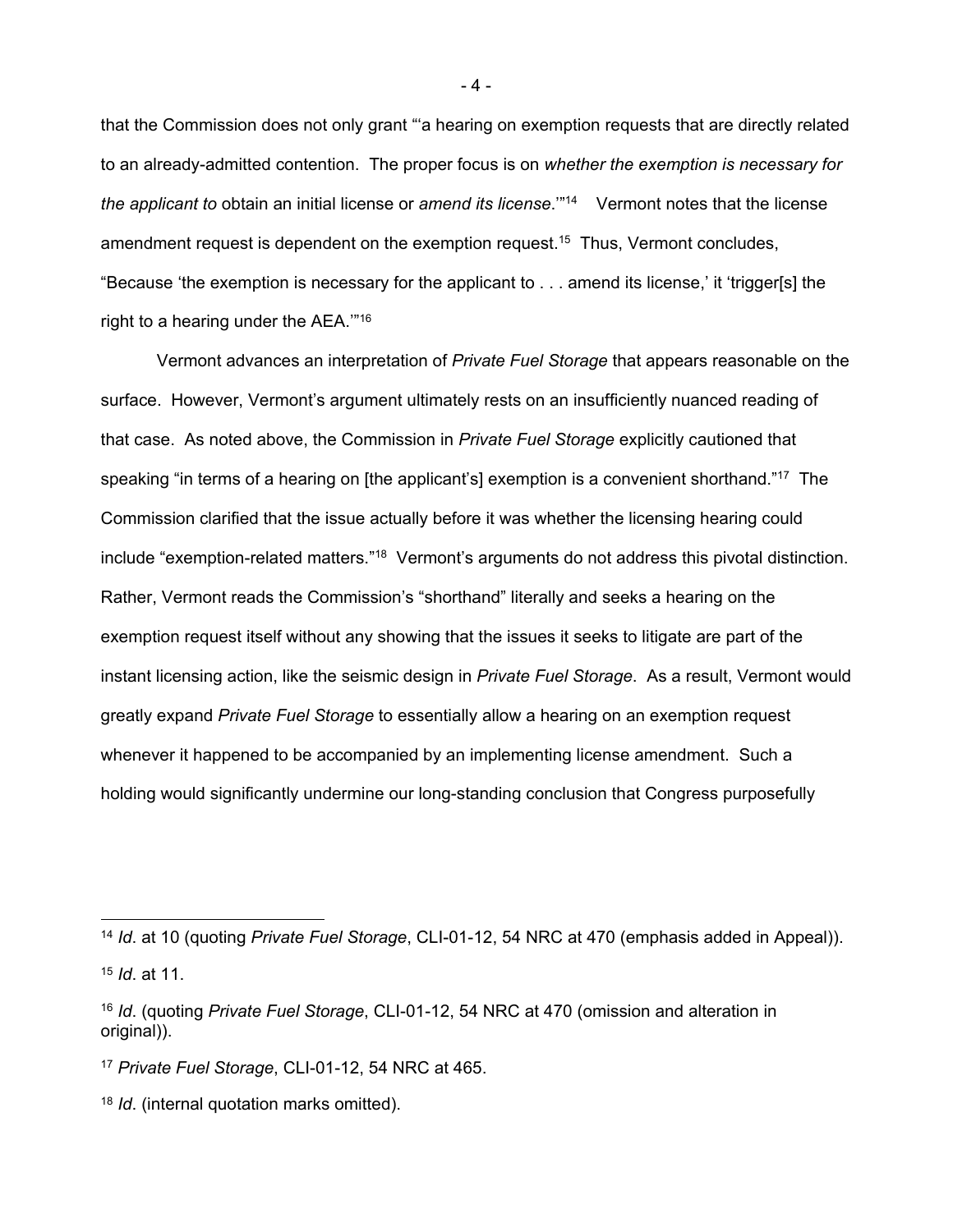declined to require hearings on exemptions*.* <sup>19</sup>Therefore, I would decline to adopt Vermont's reading of *Private Fuel Storage.* 

Vermont reminds us that *Private Fuel Storage* warned against "'exclud[ing] critical safety questions from licensing hearings merely on the basis of an 'exemption' label.'"20 As *Private Fuel Storage* recognized, the exemption request cannot "remove a matter germane to a licensing proceeding from consideration in a hearing."<sup>21</sup> However, by exempting the applicant from certain regulatory requirements, the exemption request at issue in this proceeding shapes the scope of the requirements the applicant must meet.<sup>22</sup> While this impacts the licensing proceeding, it does so in a way that we have consistently held is not susceptible to challenge in NRC licensing proceedings.<sup>23</sup> Thus, the challenges Vermont raises, while certainly germane to the exemption, are not germane to the licensing action at hand. Ignoring this distinction would elevate form over substance and allow a petitioner to raise wide-ranging challenges to an exemption request, which the Commission has never allowed, based on the happenstance of a temporal connection between an exemption request and a following license amendment request.

For these reasons, I do not join my colleagues' discussion of whether *Private Fuel Storage*  is controlling precedent for this case and would instead find Vermont's contentions to be outside the scope of this proceeding.

- 5 -

<sup>19</sup> *Zion*, CLI-00-05, 51 NRC at 96-98.

<sup>20</sup> Appeal at 11 (quoting *Private Fuel Storage*, CLI-01-12, 53 NRC at 467).

<sup>21</sup> *Private Fuel Storage*, CLI-01-12, 53 NRC at 467.

 $22$  In that sense, an exemption is similar to our regulations, which also shape the scope of our licensing proceedings in a manner that is not normally open to adjudicatory challenges. *Exelon Generation Co., LLC* (Limerick Generating Station, Units 1 and 2), CLI-12-19, 76 NRC 377, 380 (2012) (explaining that "a contention may not challenge an agency rule or regulation in any adjudicatory proceeding absent a waiver").

<sup>23</sup> *Id*. at 466; *Zion*, CLI-00-05, 51 NRC at 96-98.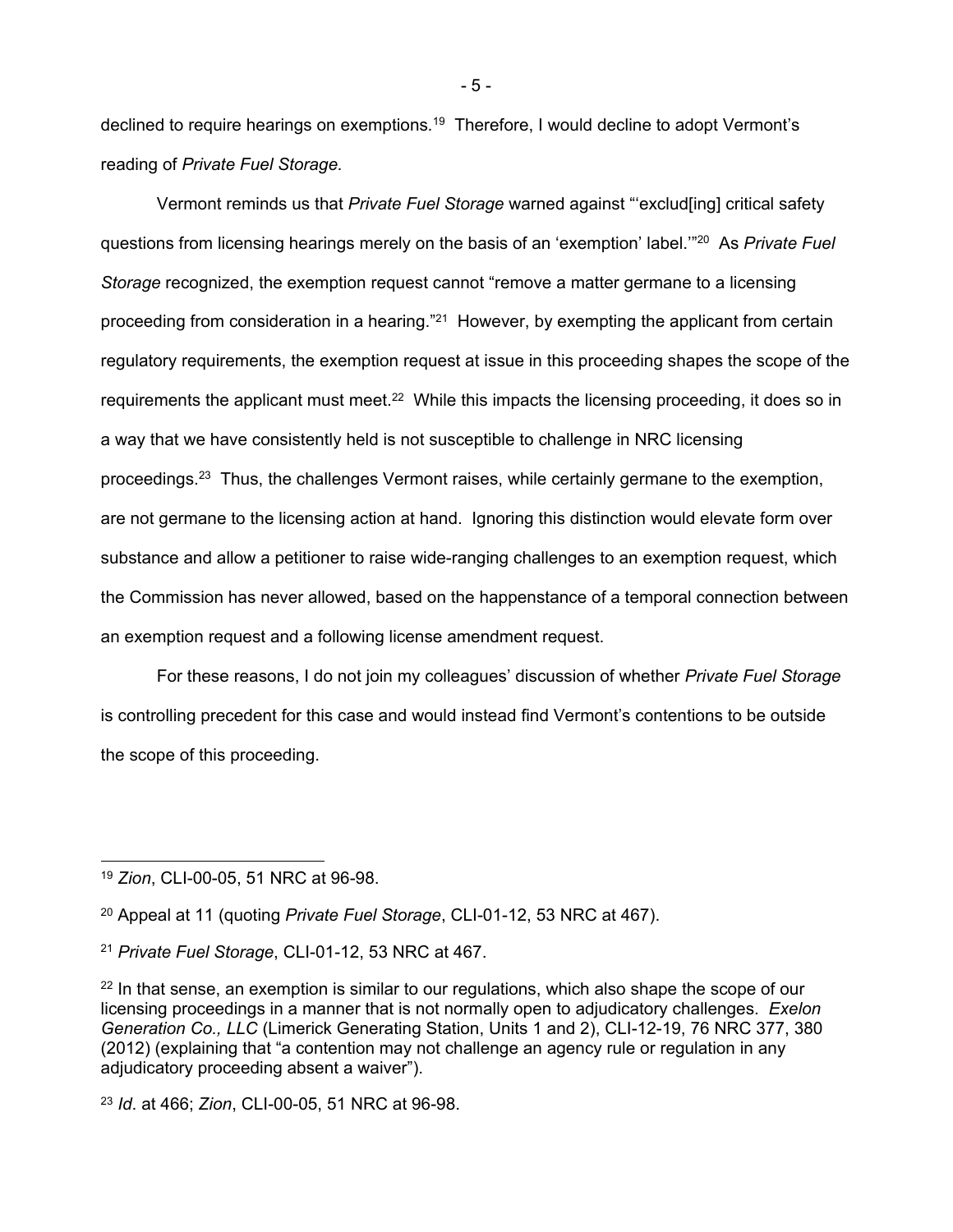#### **Commissioner Baran, Concurring in Part and Dissenting in Part**

I concur in part with and dissent in part from the Commission's decision.

I agree with the portion of the decision that discusses the Commission's *Private Fuel Storage* decision and finds that matters related to Entergy's exemption request are sufficiently related to the company's license amendment request to entitle the State of Vermont to challenge the substance of the exemptions in this proceeding. I also join the majority in its decision to consider Vermont's Motion for Reconsideration as a matter of discretion.

However, I respectfully dissent from the portions of the decision that (1) address contention admissibility and (2) sustain the Commission's prior approval of the Staff's recommendation to grant the exemption request. The Board did not address the admissibility of the contentions as they were proposed because the Board deferred to the Commission's previous approval of Entergy's exemption and decided that it would be improper for the Board to rule on the appropriateness of the Commission's action. Therefore, the Board limited its inquiry to whether Vermont raised an admissible contention with the regulations as exempted. Given its understandably narrow reading of the question before it, the Board found Contentions 1 and 2 inadmissible. However, the Commission has now determined that the issue of whether the exemption should be granted is directly linked to the question of whether the license amendment request should be granted, and the Commission has agreed to consider Vermont's Motion for Reconsideration as a matter of discretion. Therefore, I would remand Contentions 1 and 2 to the Board to make a fresh contention admissibility determination taking into account today's decision, and I would hold Vermont's Motion for Reconsideration in abeyance until after the Board's new contention admissibility decision, any potential hearing, and any potential appeals. As the Commission recently emphasized, threshold issues such as contention admissibility are ordinarily decided by our Boards in the first instance.1

 $\overline{a}$ 

<sup>1</sup> *Pacific Gas & Electric Co*. (Diablo Canyon Nuclear Power Plant, Units 1 and 2), CLI-15-14, 81 NRC 729, 735 n.27 (2015) (citing *Southern California Edison Co.* (San Onofre Nuclear Generating Station, Units 2 and 3), CLI-13-9, 78 NRC 551, 560 & n.36 (2013) ("Licensing boards are the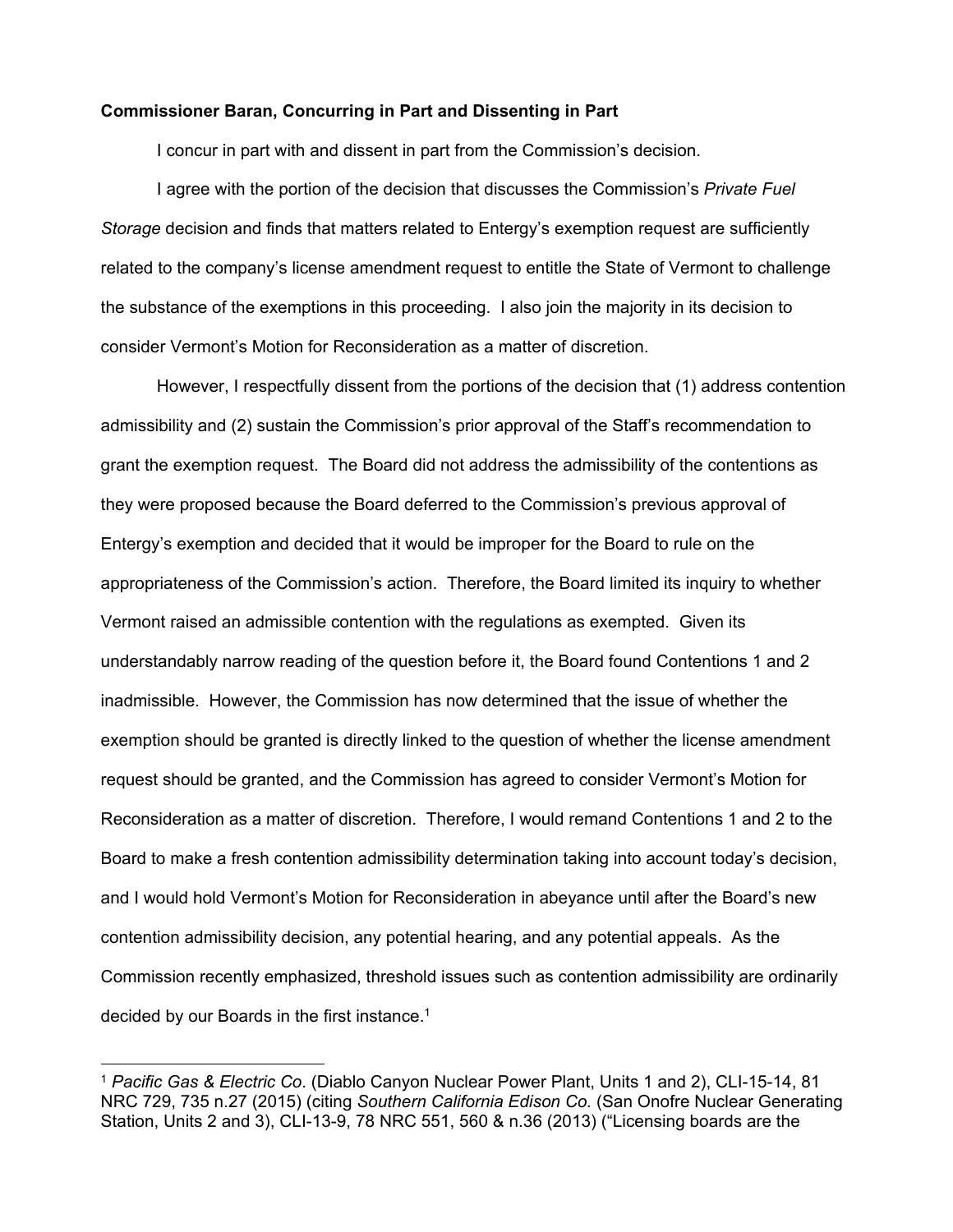appropriate finders of fact in most circumstances; referral of a matter for a fact-specific dispute occurs in the ordinary course of business.")).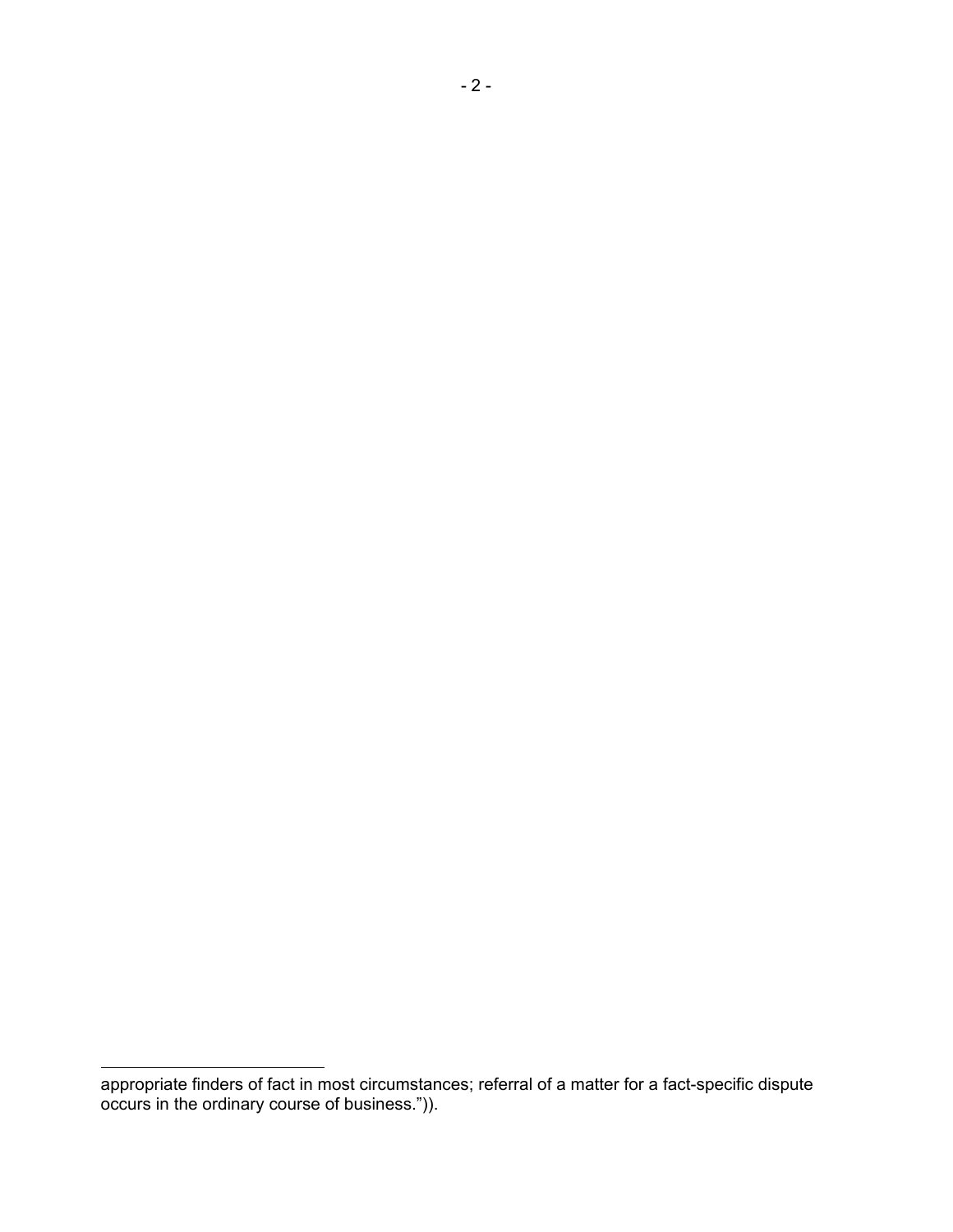## UNITED STATES OF AMERICA NUCLEAR REGULATORY COMMISSION

| In the Matter of                       |  |
|----------------------------------------|--|
|                                        |  |
| ENTERGY NUCLEAR VERMONT YANKEE, LLC )  |  |
| AND ENTERGY NUCLEAR OPERATIONS, INC. ) |  |
|                                        |  |

(Vermont Yankee Nuclear Power Station) )

Docket No.  $50-271-1$  A-2

# CERTIFICATE OF SERVICE

I hereby certify that copies of the foregoing **COMMISSION MEMORANDUM AND ORDER (CLI-16-12)** have been served upon the following persons by the Electronic Information Exchange.

U.S. Nuclear Regulatory Commission Atomic Safety and Licensing Board Panel Mail Stop: T-3 F23 Washington, DC 20555-0001

Paul S. Ryerson, Chairman Paul.Ryerson@nrc.gov

Dr. Michael F. Kennedy Michael.Kennedy@nrc.gov

Dr. Richard E. Wardwell Richard.Wardwell@nrc.gov

Nicole Pepperl, Law Clerk Nicole.Pepperl@nrc.gov

U.S. Nuclear Regulatory Commission Office of the General Counsel Mail Stop: O15D21 U.S. Nuclear Regulatory Commission Washington, DC 20555-0001 Catherine L. Scott, Esq. Beth Mizuno, Esq. Mitzi Young, Esq. Jeremy Wachutka, Esq. John Tibbetts, Paralegal catherine.scott@nrc.gov beth.mizuno@nrc.gov mitzi.young@nrc.gov jeremy.wachutka@nrc.gov john.tibbetts@nrc.gov

Vermont Department of Public Service 112 State Street – Drawer 20 Montpelier, VT 05620-2601 Aaron Kisicki, Esq. Kyle Landis-Marinello, Esq. aaron.kisicki@state.vt.us kyle.landis-marinello@vermont.gov

U.S. Nuclear Regulatory Commission Office of Commission Appellate Adjudication Mail Stop: O-7H4M Washington, DC 20555-0001 ocaamail@nrc.gov